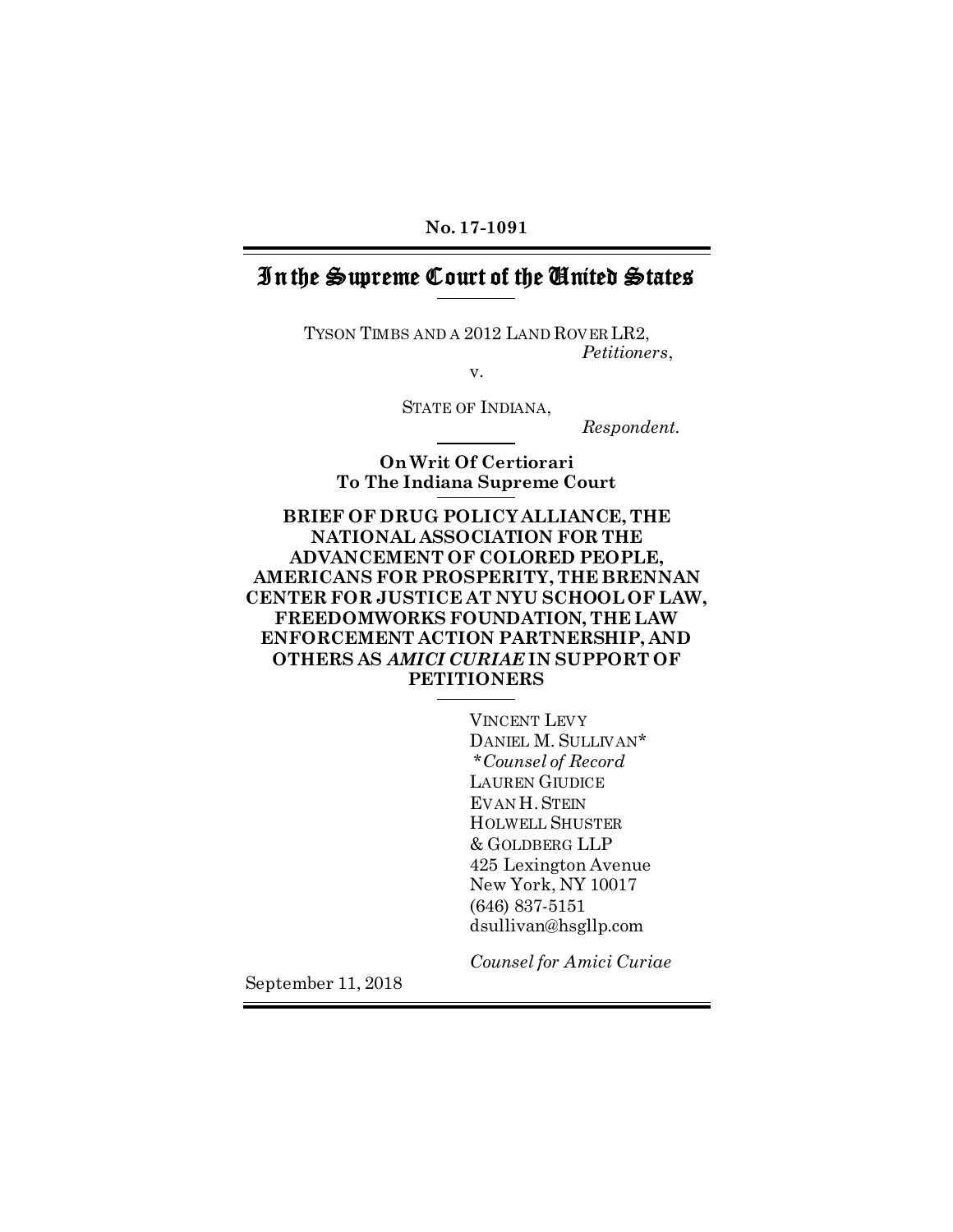# TABLE OF CONTENTS

| INTEREST OF AMICI CURIAE 1                                                                                                     |
|--------------------------------------------------------------------------------------------------------------------------------|
| SUMMARY OF THE ARGUMENT1                                                                                                       |
|                                                                                                                                |
| The Incorporation Inquiry Considers The<br>I.<br><b>Importance Of A Right And Its Function</b><br>In Contemporary Society3     |
| II. The Modern Experience With Asset<br><b>Forfeiture Demonstrates Why The</b><br><b>Excessive Fines Clause Should Be Held</b> |
| A. Congress Significantly Altered And<br><b>Expanded The Forfeiture Landscape</b><br><b>Starting In The 1970s And 1980s4</b>   |
| <b>B. States Adopted Forfeiture Laws</b><br><b>Modeled On The Federal Example,</b>                                             |
| C. Forfeiture Laws Have Caused State<br><b>Agencies To Pursue Assets Of Low-</b>                                               |
| D. Forfeiture Statutes Afford Meager<br>Procedural Protections 13                                                              |
| E. The Court Should Hold That The<br><b>Excessive Fines Clause Is</b><br><b>Incorporated Into The Fourteenth</b>               |
|                                                                                                                                |
|                                                                                                                                |

i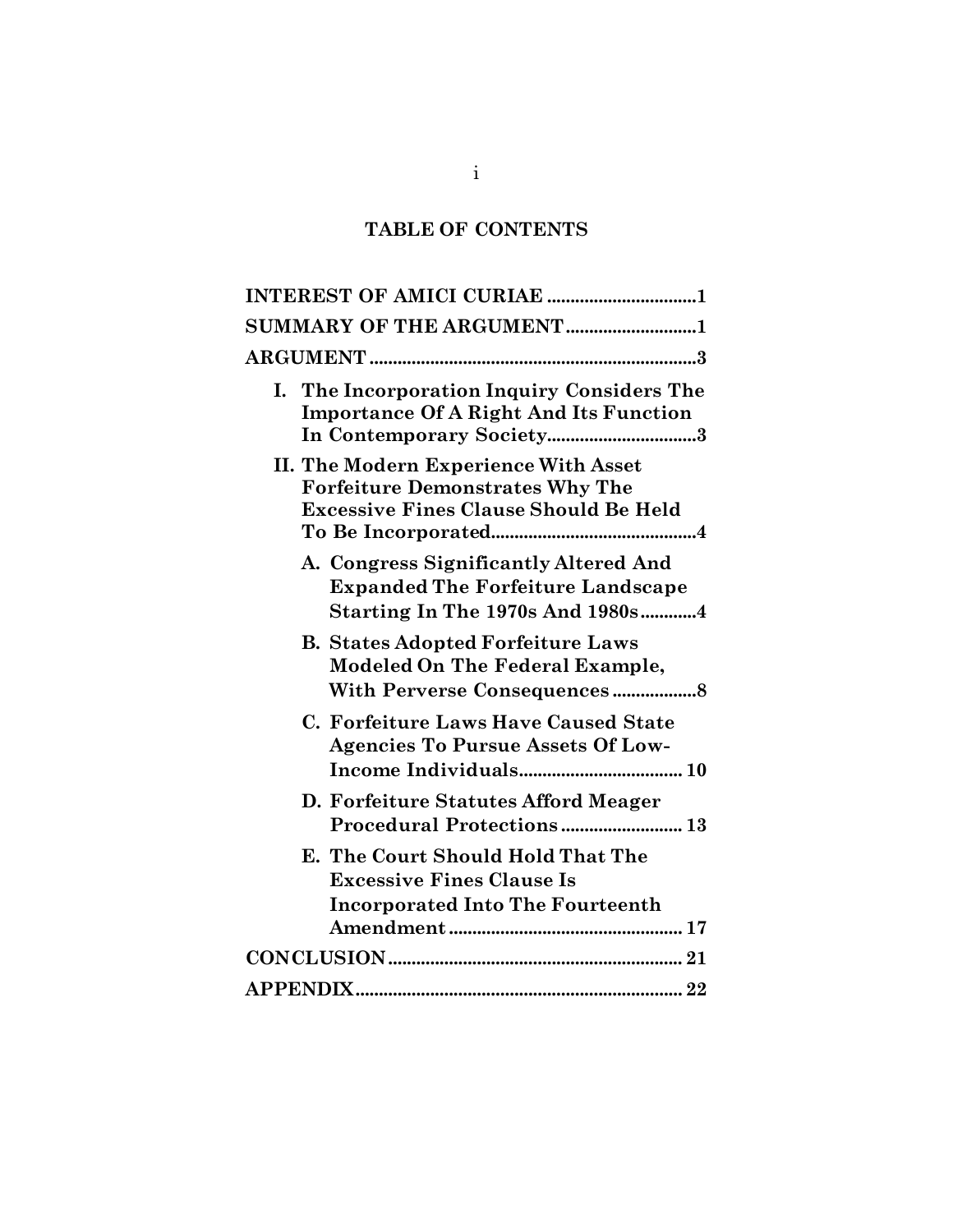## TABLE OF AUTHORITIES

## **CASES**

| Apodaca v. Oregon,                                                                          |
|---------------------------------------------------------------------------------------------|
| Austin v. U.S.,                                                                             |
| Bronson v. Kinzie,                                                                          |
| Browning-Ferris Indus. of Vt., Inc. v. Kelco<br>Disposal, Inc.,                             |
| Chicago, B. & Q. R. Co. v. Chicago,                                                         |
| Commonwealth v. One 2004 Audi Sedan Auto.,                                                  |
| Duncan v. Louisiana,                                                                        |
| Ex parte Kelley,<br>766 So. 2d 837 (Ala. 1999)  10, 11, 18                                  |
| Hall v. Florida,                                                                            |
| In re Forfeiture of 1990 Chevrolet Blazer,<br>684 So. 2d 197 (Fla. Dist. Ct. App. 1996)  17 |
| Klopfer v. North Carolina,                                                                  |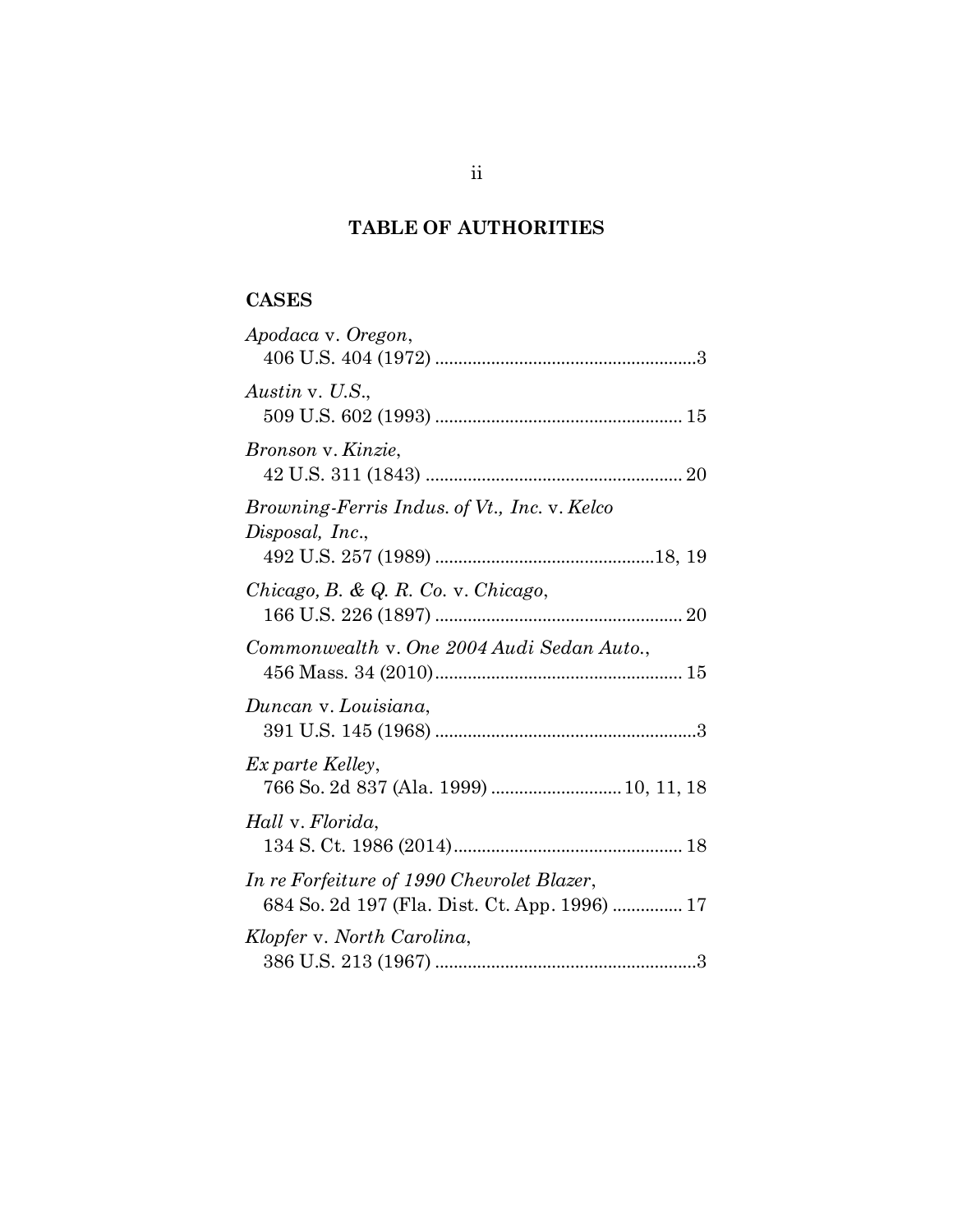| Landgraf v. USI Film Prod.,                                                                 |
|---------------------------------------------------------------------------------------------|
| Leonard v. Texas,                                                                           |
| McDonald v. City of Chicago,                                                                |
| Pope v. Gordon,                                                                             |
| State v. 1981 Cadillac Deville,<br>684 So. 2d 1123 (La. Ct. App. 1981)  15                  |
| State v. Boyd,                                                                              |
| United States v. \$49,766.29 U.S. Currency,<br>2003 WL 21383277 (W.D.N.Y. Jan. 22, 2003) 17 |
| von Hofe v. United States,                                                                  |

## STATUTES & LEGISLATIVE MATERIALS

| Anti Car Theft Act of 1994, Pub. L. No. 102-519, 106 |
|------------------------------------------------------|
| Anti-Drug Abuse Act of 1986, Pub. L. No. 99-570,     |
| Comprehensive Crime Control Act, Pub. L. No.         |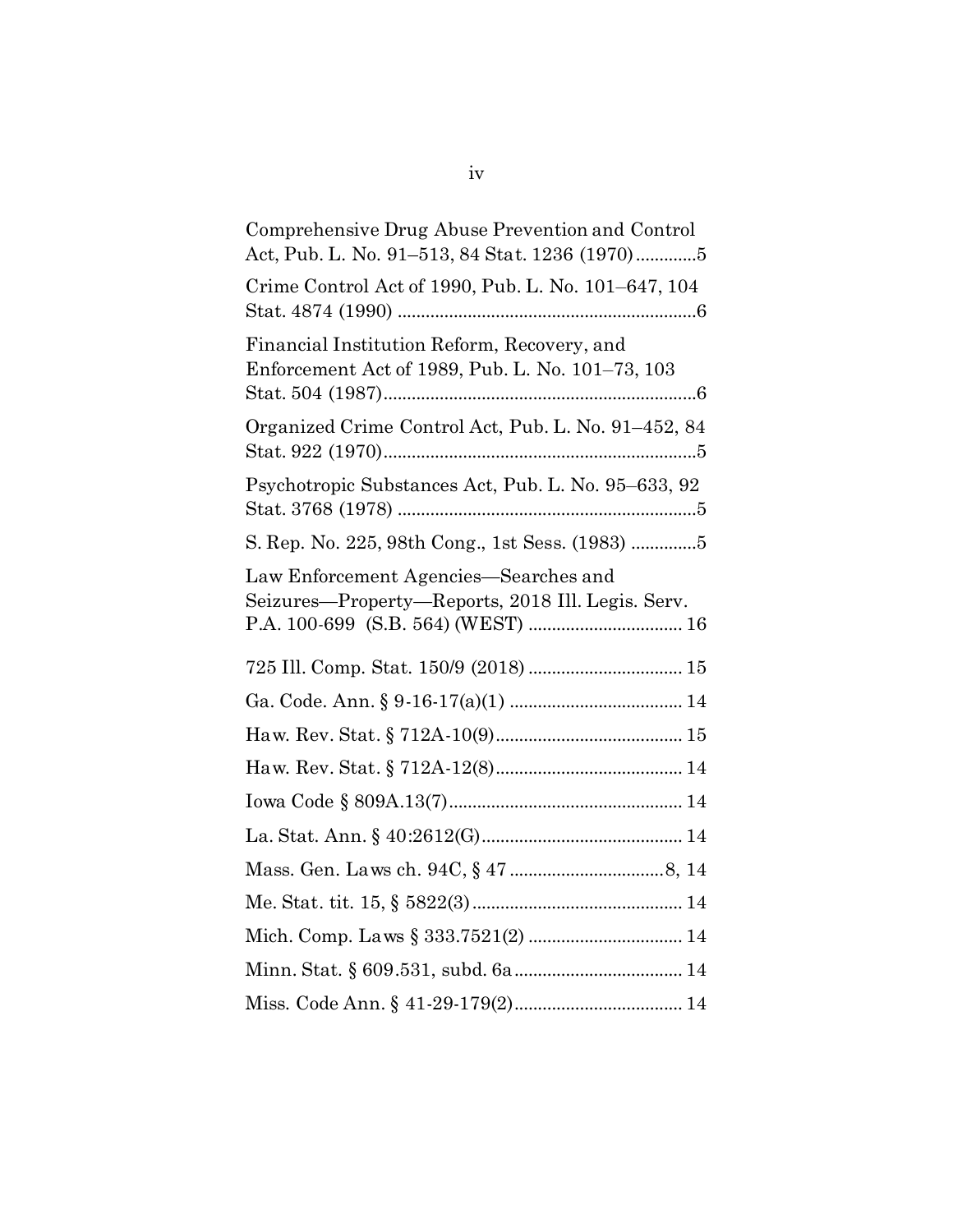# OTHER AUTHORITIES

| Alicia Bannon et al., Brennan Center for               |
|--------------------------------------------------------|
| Justice, Criminal Justice Debt: A Barrier to           |
|                                                        |
| American Civil Liberties Union, Civil Asset            |
| Forfeiture, Profiting from California's Most           |
|                                                        |
| Annemarie Bridy, Carpe Omnia: Civil Forfeiture in      |
| the War on Drugs and the War on Piracy,                |
|                                                        |
| Bruce L. Benson & David W. Rasmussen, <i>Predatory</i> |
| Public Finance and the Origins of the War on Drugs     |
|                                                        |
| Dick M. Carpenter II et al., Institute for Justice,    |
| Policing for Profit, The Abuse of Civil Asset          |
|                                                        |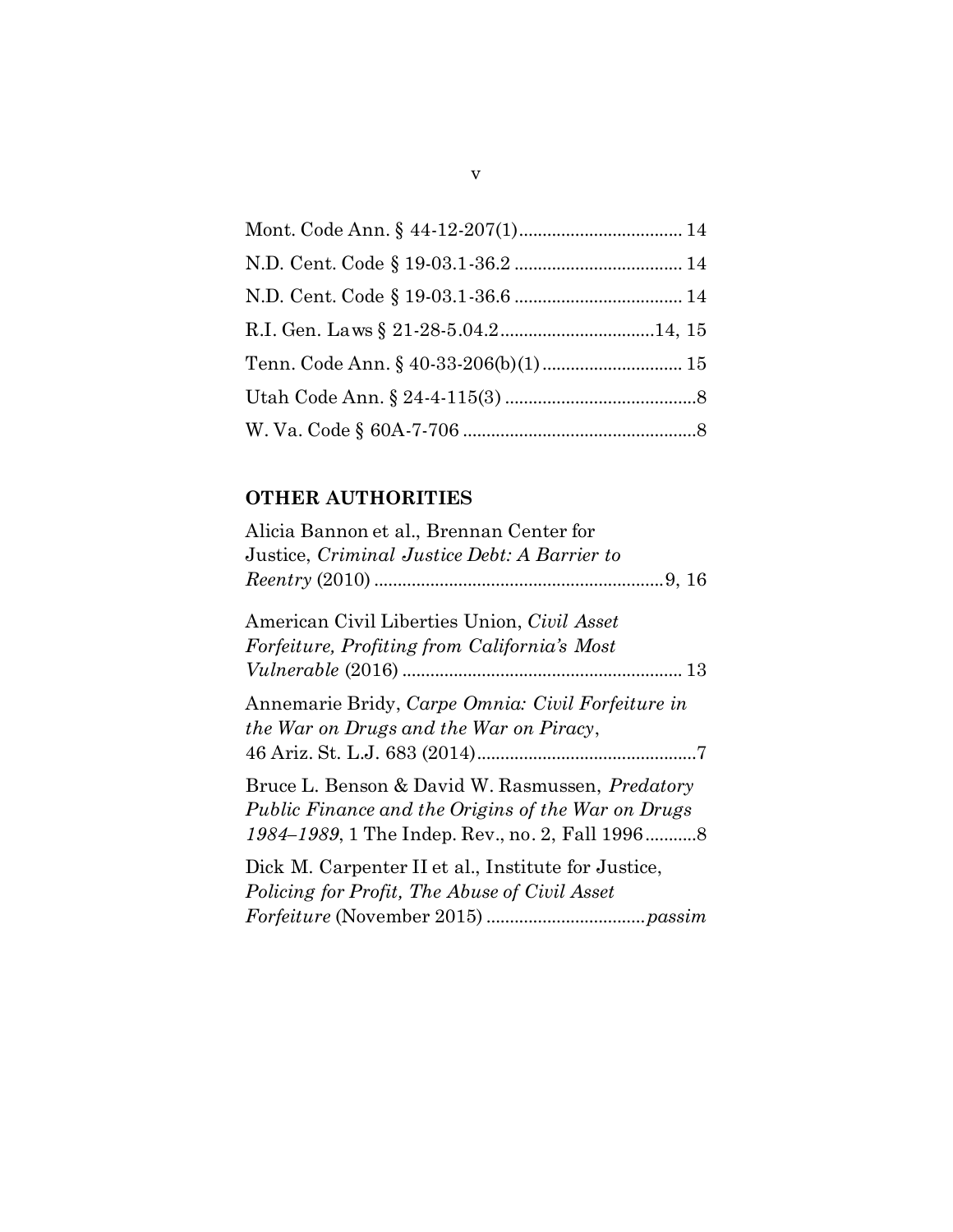| John L. Worrall, Addicted to the Drug War: The Role<br>of Civil Asset Forfeiture as a Budgetary Necessity<br>in Contemporary Law Enforcement, 29 J. Crim.                                                                                                    |  |
|--------------------------------------------------------------------------------------------------------------------------------------------------------------------------------------------------------------------------------------------------------------|--|
| Mary Murphy, Race and Civil Asset Forfeiture: A<br>Disparate Impact Hypothesis, 16 Tex. J. C.L. &                                                                                                                                                            |  |
| Milton J. Socolar, Comptroller General, Asset<br>Forfeiture—A Seldom Used Tool In Combatting Drug                                                                                                                                                            |  |
| Office of the Auditor, State of Hawai'i, Audit of the<br>Department of the Attorney General's Asset Forfeiture                                                                                                                                               |  |
| Office of the Inspector General, U.S. Department<br>of Justice, Review of the Department's Oversight<br>of Cash Seizure and Forfeiture                                                                                                                       |  |
| Rachel L. Stuteville, Reverse Robin Hood: The<br>Tale of How Texas Law Enforcement Has Used Civil<br><b>Asset Forfeiture to Take From Property Owners</b><br>and Pad the Pockets of Local Government—The<br>Righteous Hunt For Reform Is on, 46 Tex. Tech L. |  |
| Radley Balko, Chicago civil asset forfeiture hits poor<br><i>people the hardest</i> , Wash. Post (June 13, 2017)  10                                                                                                                                         |  |
| Rebecca Vallas et al., Center for American<br>Progress, Forfeiting the American Dream: How Civil<br>Asset Forfeiture Exacerbates Hardship for Low-<br>Income Communities and Communities of                                                                  |  |

vi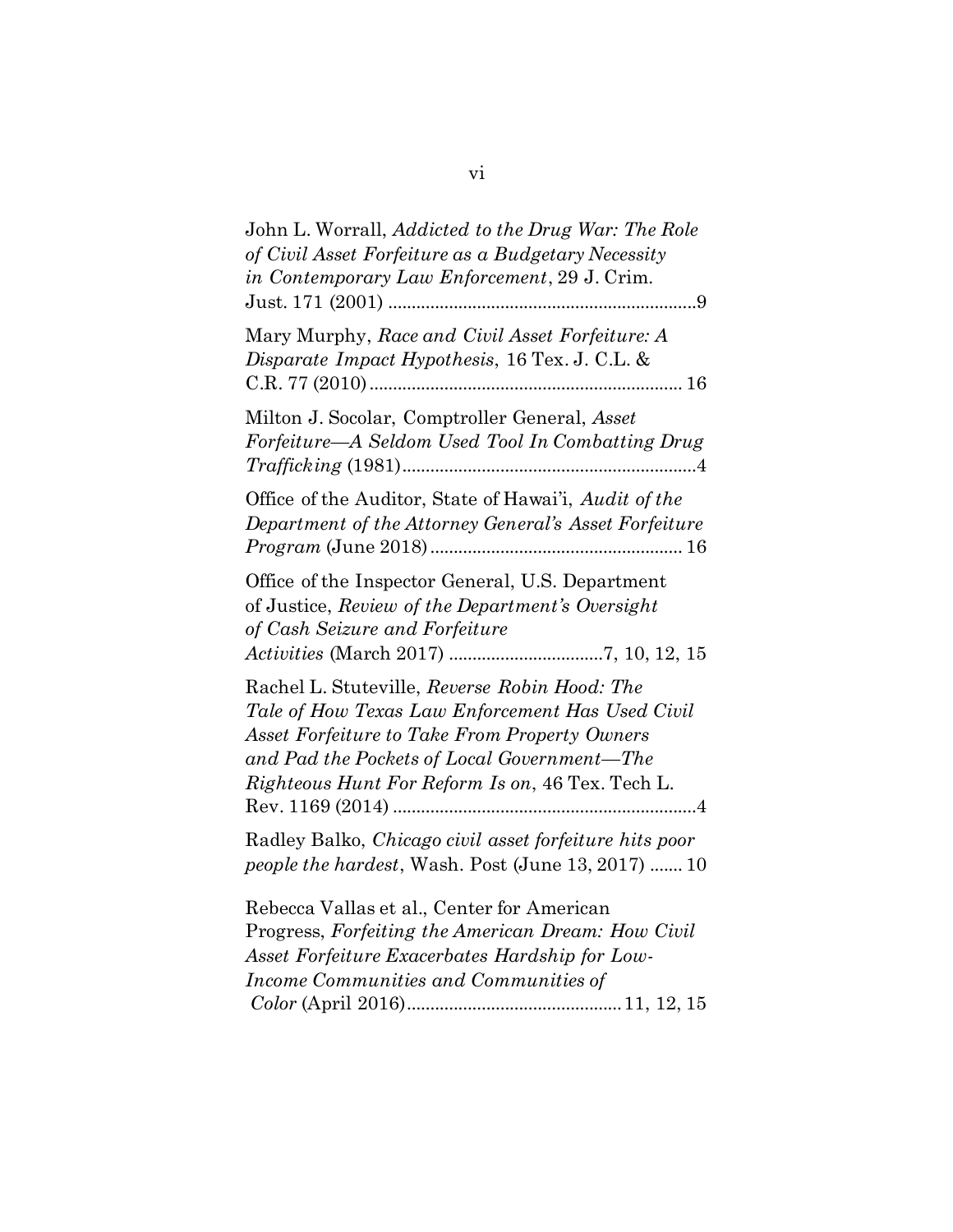| Southern Poverty Law Center, Forfeiting Your<br>Rights, How Alabama's Profit-Driven Civil Asset<br>Forfeiture Scheme Undercuts Due Process and   |
|--------------------------------------------------------------------------------------------------------------------------------------------------|
|                                                                                                                                                  |
| Stefan D. Casella, United States Attorneys' Bulletin,<br>Overview of Asset Forfeiture Law in the United                                          |
| U.S. Department of Justice, Civil Rights<br>Division, <i>Investigation</i> of the                                                                |
| U.S. Department of Justice, Drug Abuse Policy<br>Office, and Office of Policy Development, National<br>Strategy for Prevention of Drug Abuse and |
| U.S. Department of Justice, <i>Guide to Equitable</i><br>Sharing for State, Local, and Tribal Law                                                |
| Utah Commission on Criminal and Juvenile Justice,<br>2017 Utah Annual Forfeiture Report (June 2017)  10                                          |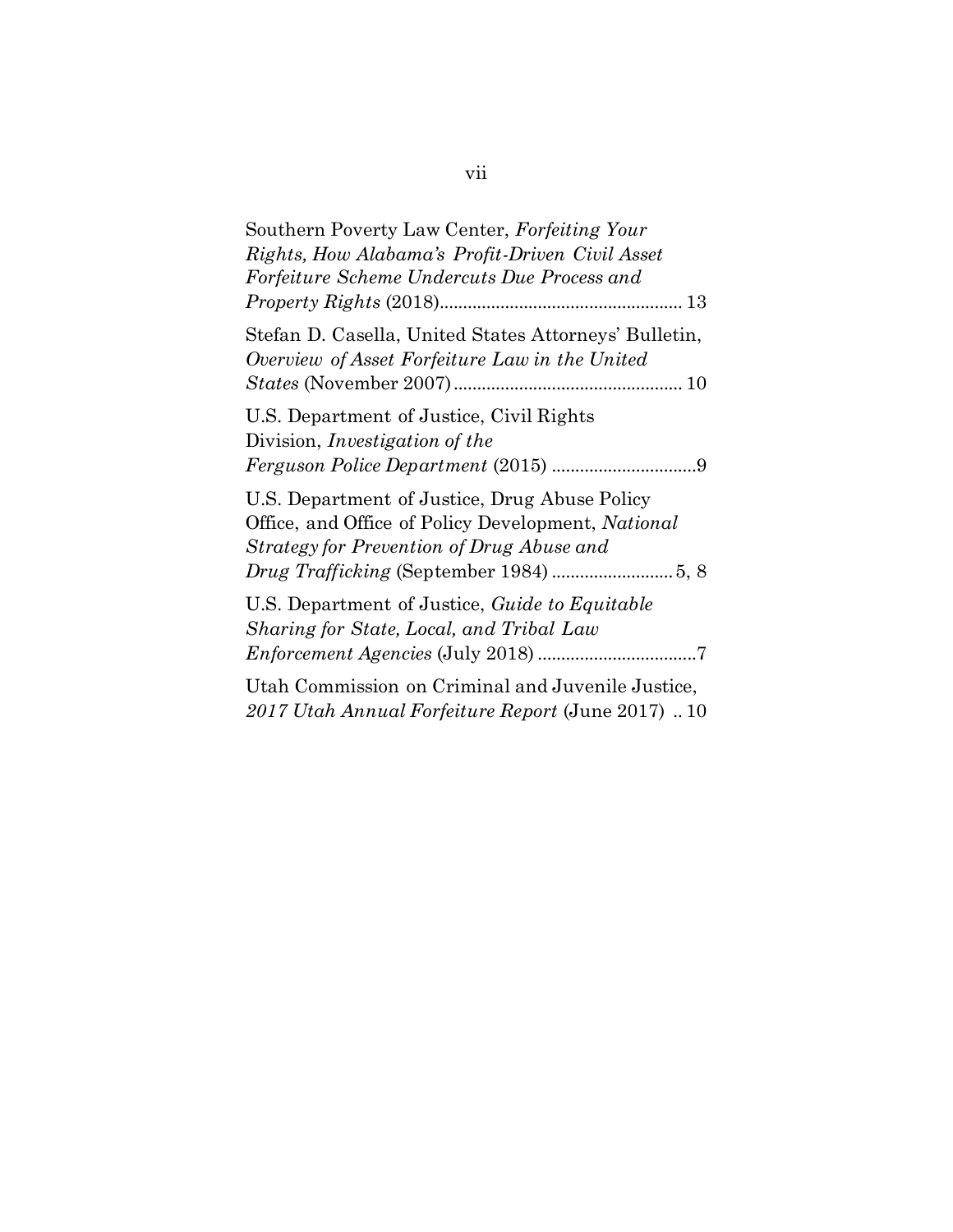### INTEREST OF *AMICI CURIAE*<sup>1</sup>

<span id="page-8-0"></span>*Amici curiae* are the Drug Policy Alliance, the National Association for the Advancement of Colored People, Americans for Prosperity, the Brennan Center for Justice at NYU School of Law, FreedomWorks Foundation, the Law Enforcement Action Partnership, the Independence Institute, Libertas Institute, the Drug Policy Forum of Hawai'i, the Colorado Criminal Defense Bar, Alabama Appleseed Center for Law and Justice, and the Rio Grande Foundation. Although they have diverse missions and perspectives, *amici* share a commitment to improve the welfare of all Americans by curbing governmental abuse of asset forfeiture laws. *Amici* believe that the modern experience with asset forfeiture counsels in favor of holding that the Eighth Amendment's Excessive Fines Clause is incorporated and applies to the states.

### SUMMARY OF THE ARGUMENT

<span id="page-8-1"></span>Although history drives much of the modern incorporation analysis, the contemporary importance of a right protected by one of the first eight amendments to the Constitution is also significant in evaluating whether the right is incorporated against the states.

The modern experience with civil asset forfeiture provides a stark example of the abuse of power the Excessive Fines Clause was meant to curtail, and that

 $\ddot{\phantom{a}}$ 

<sup>1</sup> All parties have filed blanket consents to the filing of *amicus* briefs. No counsel for a party authored this brief in whole or in part, and no person other than *Amici*'s counsel made a monetary contribution to fund the preparation or submission of this brief.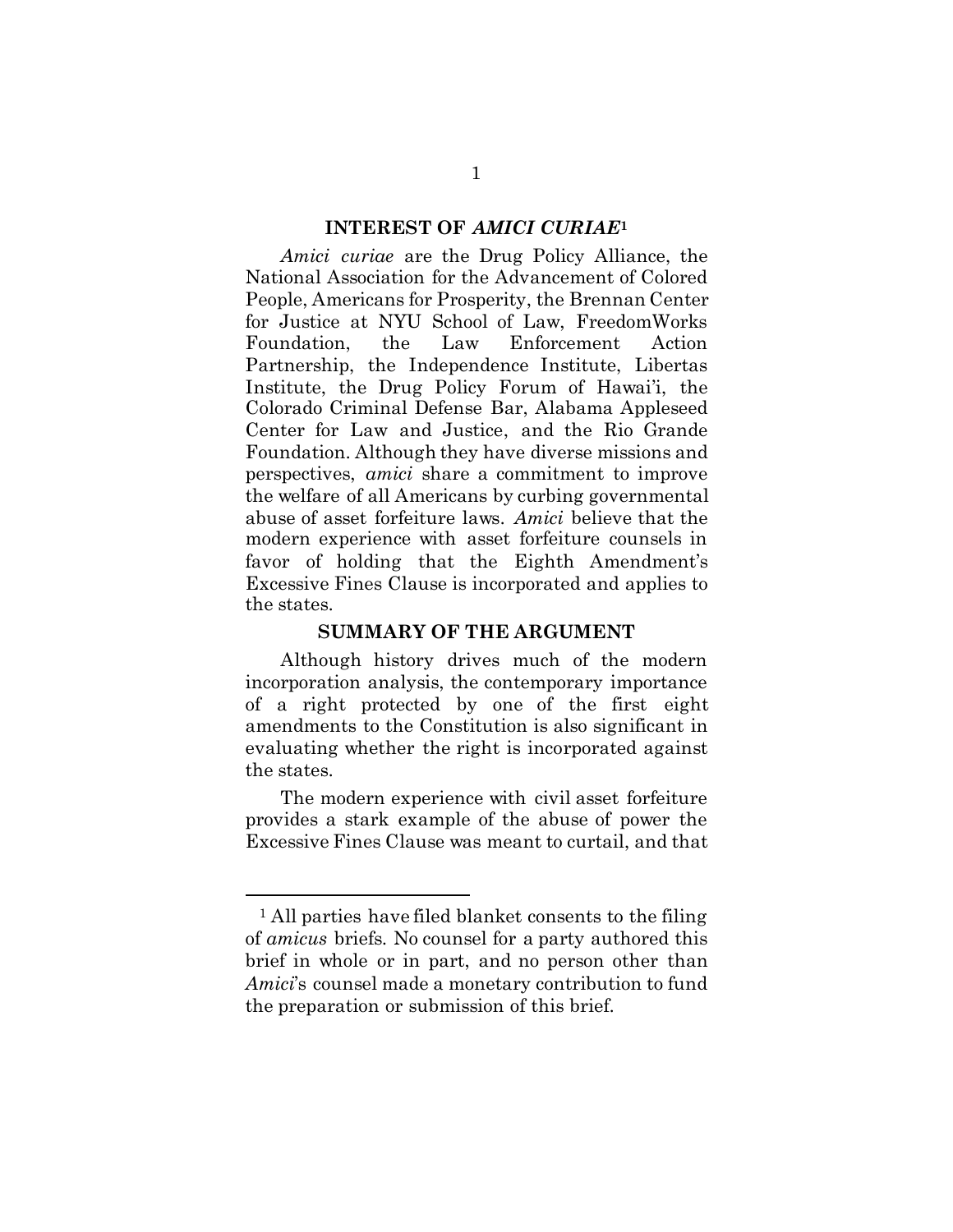abuse demonstrates why the right should be incorporated through the Fourteenth Amendment.

Congress expanded the federal asset-forfeiture regime in the 1970s in an effort to cripple drugtrafficking organizations and their kingpins, and the federal experiment led the states to adopt their own follow-on statutes. These days, however, states do not seize the assets of drug kingpins (if they ever did), but of ordinary Americans, often with little or no connection to criminal activity. And, because the proceeds of a forfeiture proceeding often go to the enforcement agency itself, state agencies employ these proceedings as a mechanism for funding their operations — with assets seized predominantly from the poor and people of color.

Worse, asset-forfeiture proceedings often do not afford the procedural protections deemed essential in the criminal-law enforcement context. States take money and property from Americans in civil proceedings without charging (let alone convicting) them of any crime, and without providing any of the other protections that usually attend criminal proceedings.

This Court has already held that forfeitures can be "fines" under the Eighth Amendment. It should now hold the Excessive Fines Clause is incorporated against the states. Doing so will better safeguard the rights of all Americans against this troubling abuse of governmental power — whatever its source.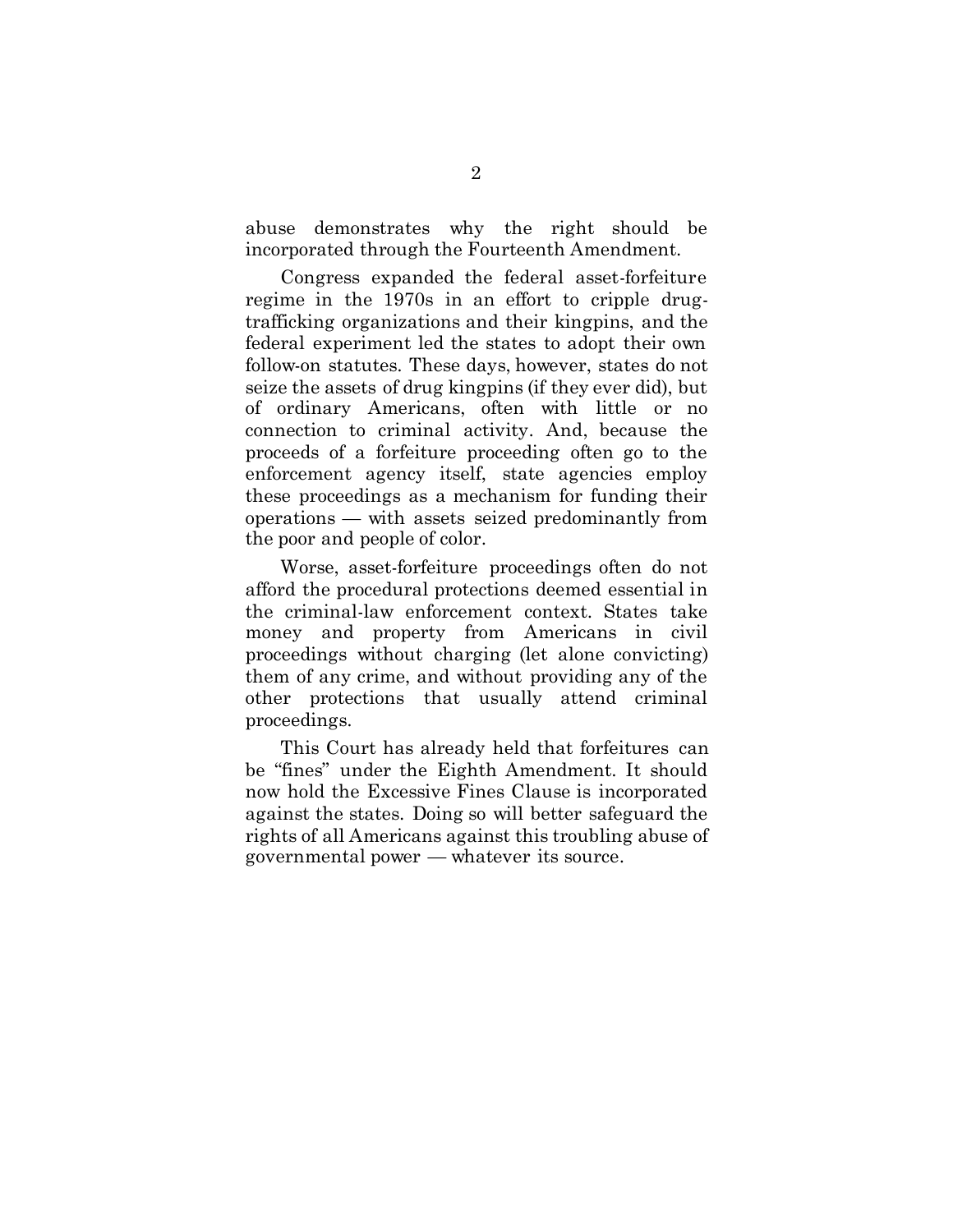#### ARGUMENT

## <span id="page-10-1"></span><span id="page-10-0"></span>I. The Incorporation Inquiry Considers The Importance Of A Right And Its Function In Contemporary Society

The question before the Court is whether the "Framers and ratifiers of the Fourteenth Amendment counted the right" contained in the Excessive Fines Clause "among those fundamental rights necessary to our system of ordered liberty." *McDonald* v. *City of Chicago*, 561 U.S. 742, 778 (2010).

In addressing that question, the original understanding is of course significant, but the "inquiry must focus upon the function served" by the right in "contemporary society*.*" *Apodaca* v. *Oregon*, 406 U.S. 404, 410 (1972) (plurality opinion); see also *Duncan* v. *Louisiana*, 391 U.S. 145, 154 (1968) (noting that the right to a jury in criminal trials "continues to receive strong support"); *Klopfer* v. *North Carolina*, 386 U.S. 213, 226 (1967) (noting the prominence of the right to a speedy trial "today").

Indeed, "the Court has either explicitly or implicitly made clear in its [incorporation] opinions that the right in question [must] ha[ve] remained fundamental *over time*" in order to be deemed incorporated. *McDonald*, 561 U.S. at 917–18 (Breyer, J., dissenting) (emphasis added); see also *id.* at 787 (opinion of Alito, J.) (recognizing the "present day implications" of parties' arguments and rejecting the argument that the "scope of the Second Amendment right is defined by the immediate threat that led to the inclusion of that right in the Bill of Rights"); *id.* at 873 (Stevens, J., dissenting) ("[S]ubstantive due process analysis — from which . . . 'incorporation'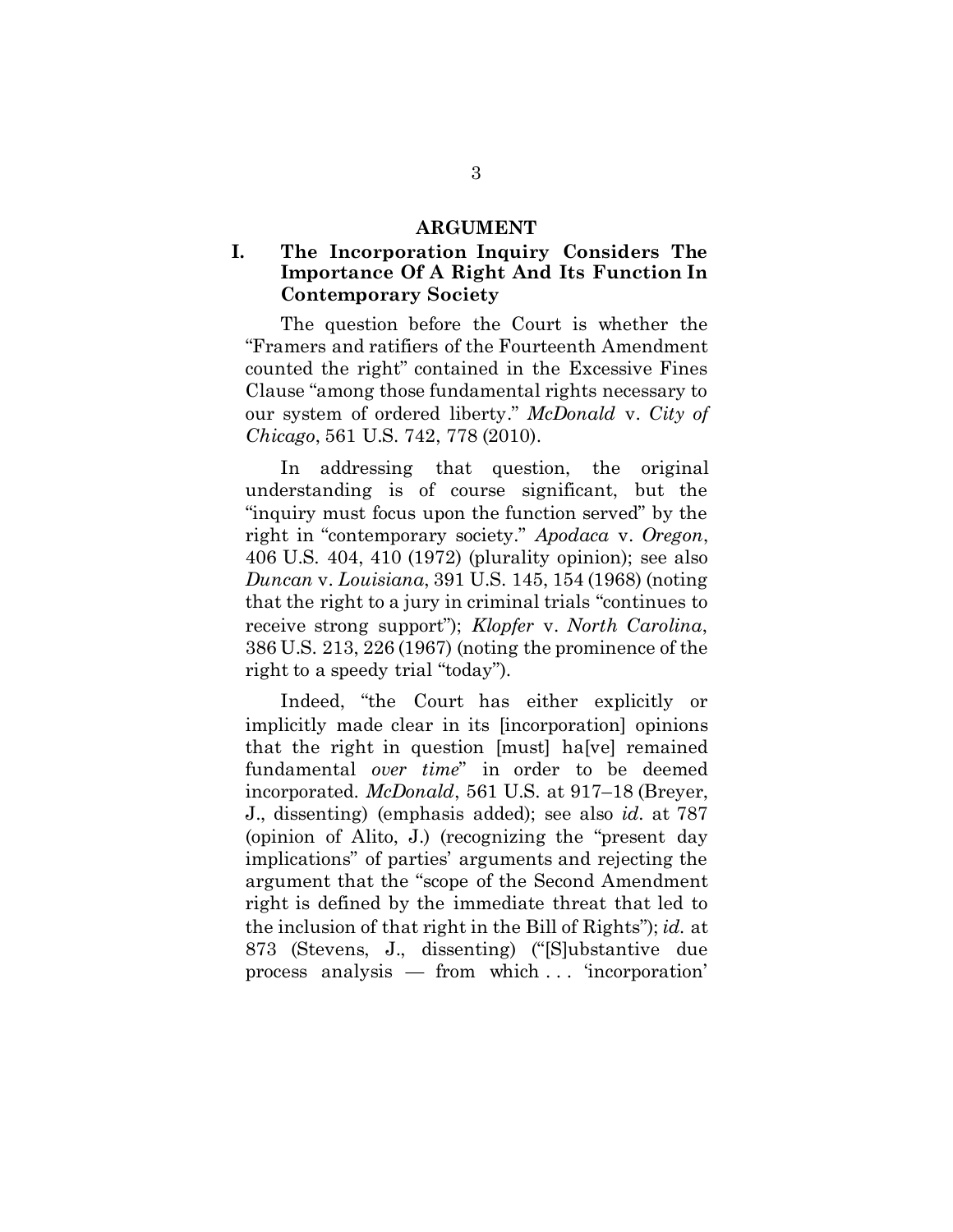analysis derives — must not be wholly backward looking.").

Petitioner ably explains why the original understanding favors incorporation of the Excessive Fines Clause. *Amici* respectfully submit that the modern experience with civil asset forfeiture provides additional, strong support for incorporation.

<span id="page-11-0"></span>II. The Modern Experience With Asset Forfeiture Demonstrates Why The Excessive Fines Clause Should Be Held To Be Incorporated

## <span id="page-11-1"></span>A. Congress Significantly Altered And Expanded The Forfeiture Landscape Starting In The 1970s And 1980s

Asset forfeiture had "humble beginnings in maritime law." Rachel L. Stuteville, *Reverse Robin Hood: The Tale of How Texas Law Enforcement Has Used Civil Asset Forfeiture To Take From Property Owners and Pad the Pockets of Local Government— The Righteous Hunt for Reform Is On*, 46 Tex. Tech L. Rev. 1169, 1174 (2014). Butit was little used until the "War on Drugs."

Starting in the 1970s and continuing through the 1980s, the Government came to believe that asset forfeiture could be a powerful tool in its efforts to curtail drug trafficking. For example, a 1981 report from the Government Accountability Office to the Chair of the Senate Criminal Justice Subcommittee stated that forfeiture was not being used to its full potential to take "the profit out" of the drug trade, and recommended that forfeiture be an "additional dimension in the war on drugs." Milton J. Socolar, Comptroller General, *Asset Forfeiture* — *A Seldom Used Tool In Combatting Drug Trafficking* (1981),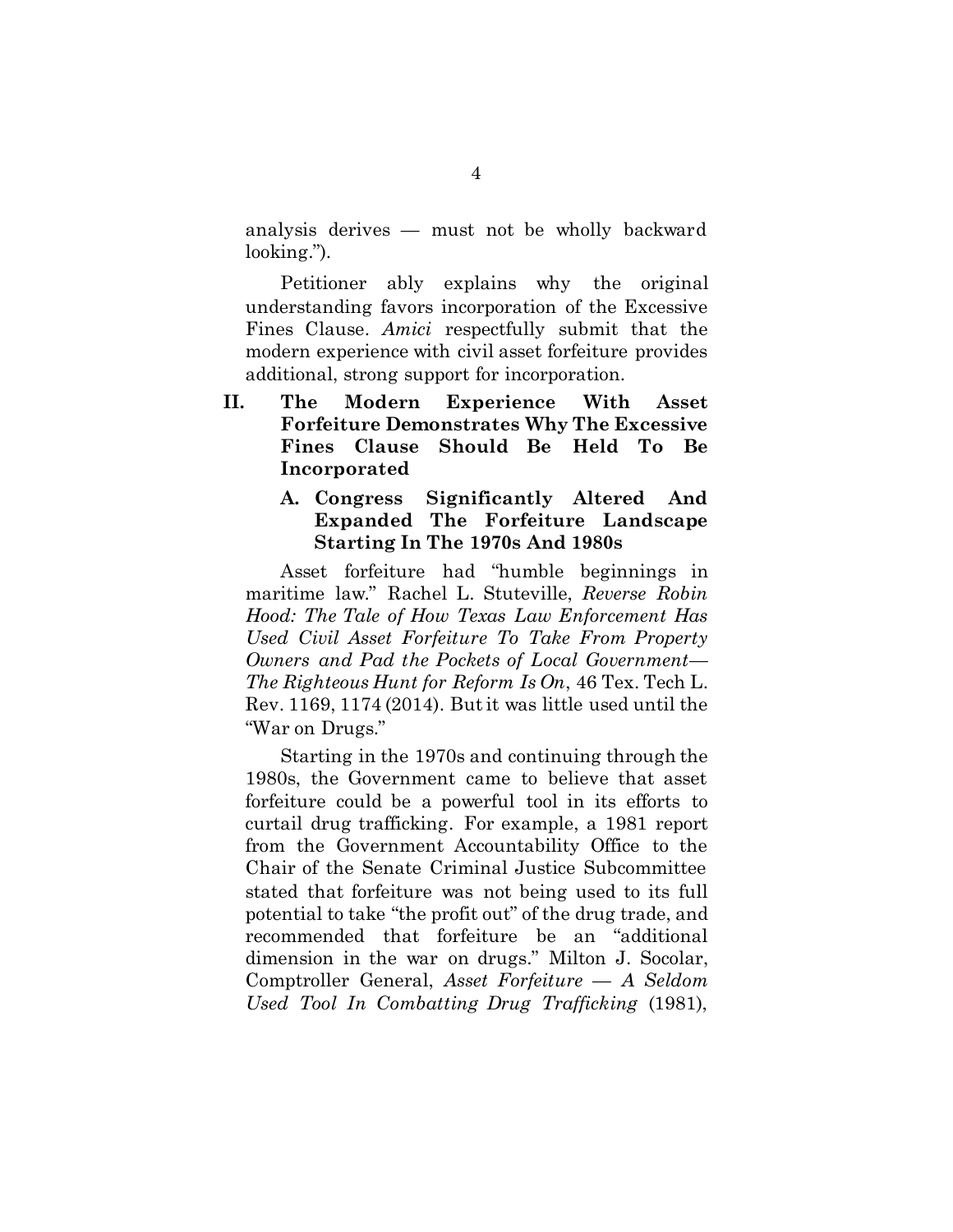https://bit.ly/2Npcmm3. The Department of Justice articulated the similar view that forfeiture could be used to confront the "high echelon criminal elements who are isolated from the distribution of drugs but who direct, control, and profit from the drug traffic." U.S. Department of Justice, Drug Abuse Policy Office, and Office of Policy Development, *National Strategy for Prevention of Drug Abuse and Drug Trafficking* 51 (Sept. 1984) ("DOJ National Strategy"), https://bit.ly/2NQ9USu.

Consistent with these objectives, over time Congress significantly broadened the categories of assets state and federal officers could seize. Thus, in 1970, Congress enacted two statutes permitting the seizure of controlled substances, raw materials, and any equipment involved in their production and distribution. Organized Crime Control Act, Pub. L. No. 91–452, 84 Stat. 922 (1970); Comprehensive Drug Abuse Prevention and Control Act, Pub. L. No. 91– 513, 84 Stat. 1236 (1970). In 1978, Congress allowed for the forfeiture of money and other objects of value furnished or intended to be furnished "in exchange for a controlled substance" and "all proceeds traceable to such an exchange." Psychotropic Substances Act, Pub. L. No. 95–633, 92 Stat. 3768. Then, in 1984, it allowed for the forfeiture of real property connected to a drug crime. Comprehensive Crime Control Act, Pub. L. No. 98–473, 98 Stat. 1837 (1984); see also S. Rep. No. 225, 98th Cong., 1st Sess. (1983) ("In recent years the Justice Department and other federal agencies have made a concerted effort to increase the use of forfeiture in narcotics and racketeering cases," and that the 1984 statute was "intended to eliminate the statutory limitations and ambiguities that have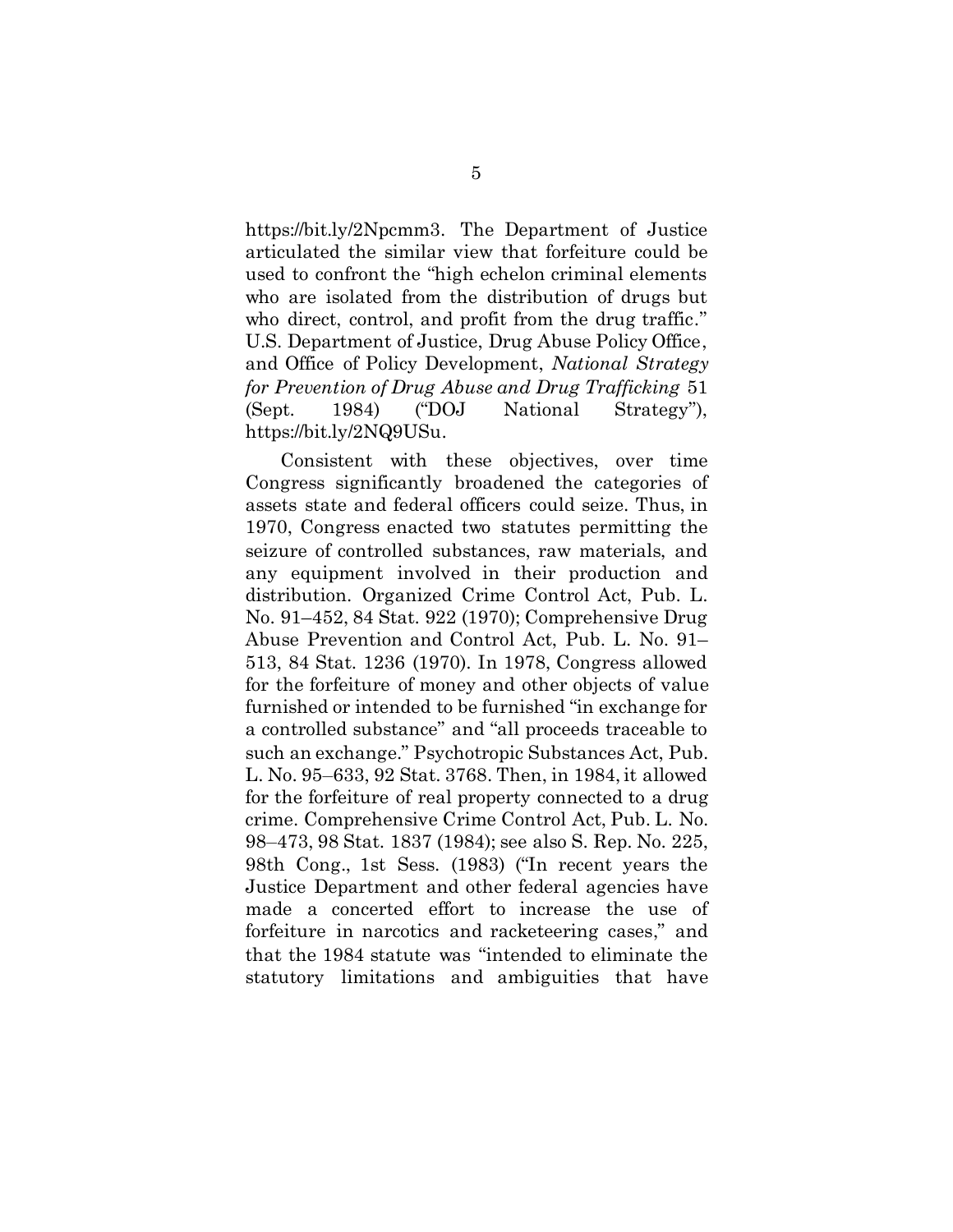frustrated active pursuit of forfeiture by federal law enforcement agencies.").

By the mid-1980s, having expanded the federal forfeiture laws to reach all species of property connected to drug offenses, Congress began to enlarge federal law to enable enforcement agencies to target the proceeds of many other crimes as well. Congress permitted forfeiture of money laundering proceeds in 1986, Anti-Drug Abuse Act of 1986, Pub. L. No. 99– 570, 100 Stat. 3207; proceeds from the unlawful receipt of loan commissions, embezzlement by bank employees, and bank fraud in 1989, Financial Institution Reform, Recovery, and Enforcement Act of 1989, Pub. L. No. 101–73, 103 Stat. 504; and proceeds from mail fraud, wire fraud, altering motor vehicle identification numbers, armed robbery of automobiles, and transporting stolen motor vehicles in the early 1990s, Crime Control Act of 1990, Pub. L. No. 101–647, 104 Stat. 4874 (1990); Anti Car Theft Act of 1994, Pub. L. No. 102–519, 106 Stat. 3384 (1992). The federal civil forfeiture statute, first enacted in 1986, now reaches the proceeds of a wide array of crimes, as well as conspiracy to commit them. See 18 U.S.C. § 981.

The War on Drugs led Congress to alter the forfeiture landscape along another dimension as well. In 1984, in an effort to incentivize enforcement agencies to reduce the profits from the drug trade, Congress began to permit the agencies to retain forfeited assets. Specifically, Congress enacted two key amendments. First, while all assets seized through forfeiture proceedings under the prior regime had been deposited into the general fund of the U.S. Treasury, the Act created a new "Department of Justice Assets Forfeiture Fund," into which seized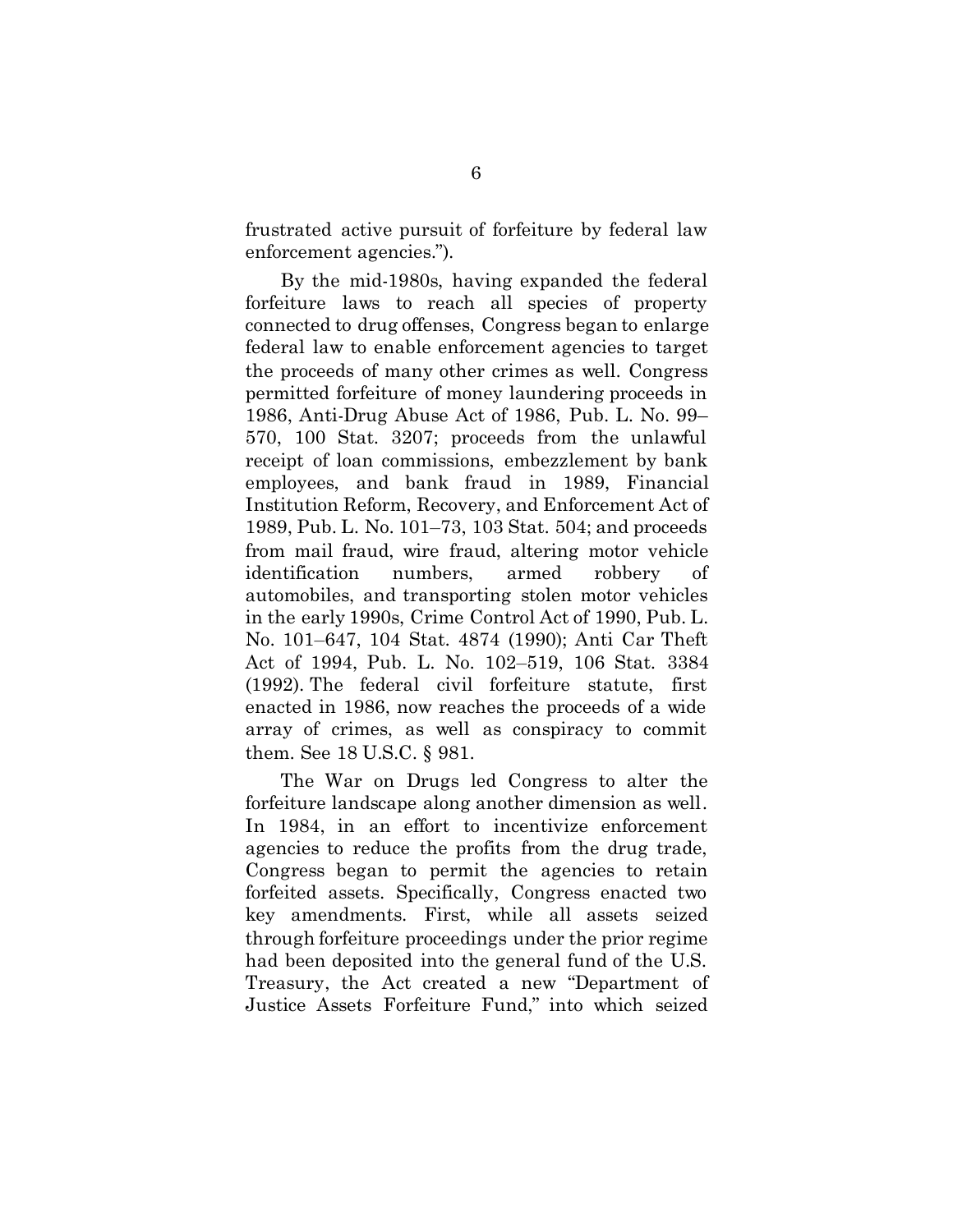assets were deposited. See Comprehensive Crime Control Act, Pub. L. No. 98–473, 98 Stat. 1837, 2051 (removing reference to the "general fund of the United States Treasury" and establishing a "special fund to be known as the Department of Justice Assets Forfeiture Fund"). The Fund's assets could be used for future enforcement activities, and the Fund was intended to be "self-sustaining." *Id.*; Annemarie Bridy, *Carpe Omnia: Civil Forfeiture in the War on Drugs and the War on Piracy*, 46 Ariz. St. L.J. 683, 695 (2014).

Second, in an effort to encourage cooperation from state and local law-enforcement partners in the War on Drugs, the Comprehensive Crime Control Act of 1984 provided the Attorney General authority to transfer to state or local law-enforcement agencies a share of forfeiture proceeds, through a program referred to as "Equitable Sharing." See Pub. L. No. 98–473, § 309, 98 Stat. 1837, 2051 (referring to the "equitable transfer" of forfeited property to state or local law enforcement); Office of the Inspector General, U.S. Department of Justice, *Review of the Department's Oversight of Cash Seizure and Forfeiture Activities* 7–8 (March 2017) ("DOJ Review"), https://bit.ly/2oxYt4S. As implemented by the Attorney General, the Equitable Sharing program allows state and local law enforcement to receive up to eighty percent of forfeiture proceeds. DOJ Review, *supra*, at 7–8.<sup>2</sup>

 $\ddot{\phantom{a}}$ 

<sup>2</sup> *Id.* at 1, 8 (noting that the DOJ has provided over \$6 billion to state and local enforcement through the equitable sharing program in fiscal years 2000 to 2016); U.S. Department of Justice, *Guide to Equitable Sharing for State, Local, and Tribal Law Enforcement*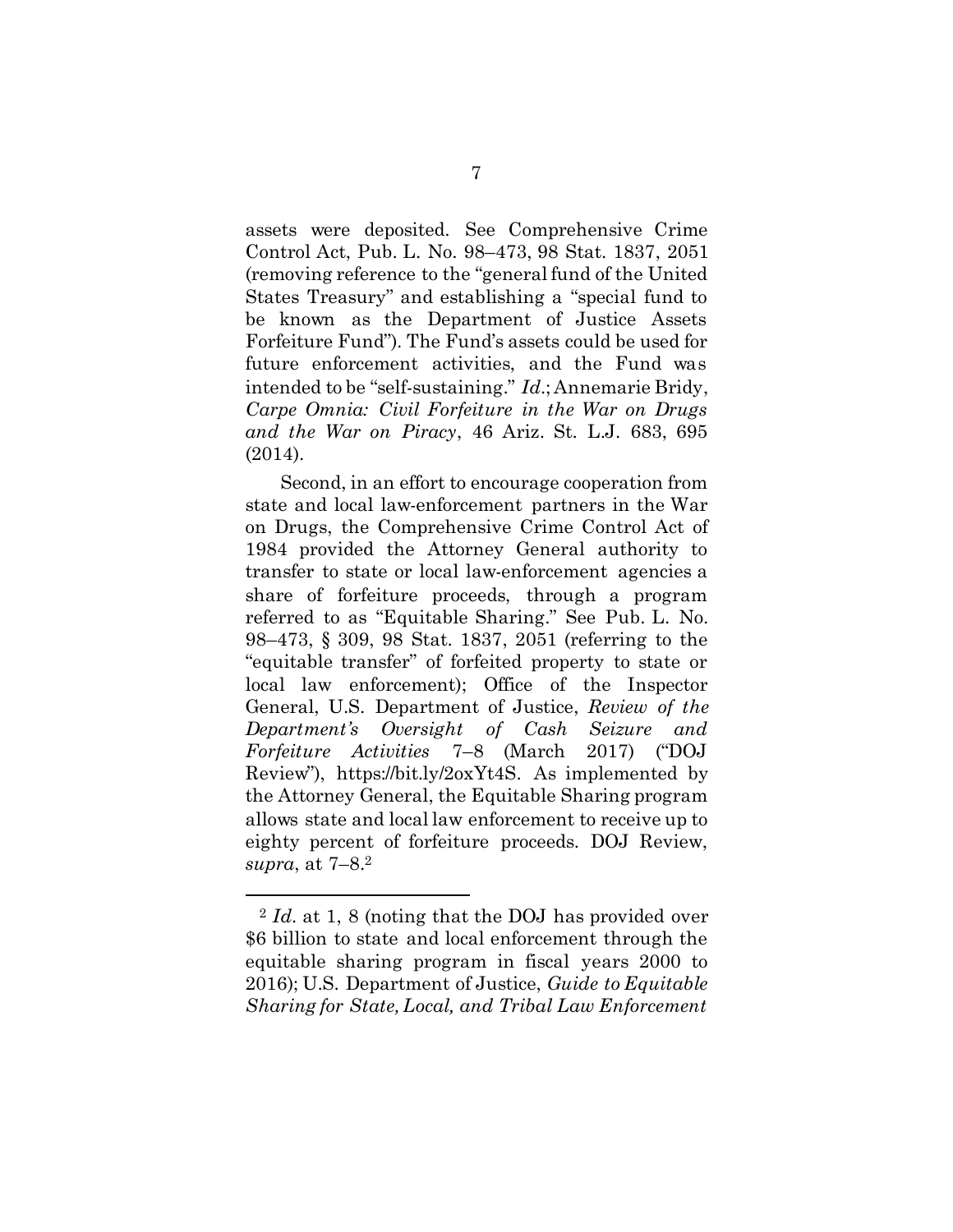## <span id="page-15-0"></span>B. States Adopted Forfeiture Laws Modeled On The Federal Example, With Perverse **Consequences**

The federal experiment inspired many states to enact their own forfeiture statutes. By 1984, thirty-six states had adopted various aspects of the federal Drug Enforcement Agency's model forfeiture law. DOJ National Strategy, *supra*, at 51.

Today, many states have forfeiture statutes that are just as broad in application as the federal counterpart, and many of the state statutes permit the enforcement agency to retain at least part of the assets seized through forfeiture proceedings. See, *e.g.*, Utah Code Ann. § 24-4-115(3); W. Va. Code § 60A-7- 706; Mass. Gen. Laws ch. 94C, § 47(d); see also Dick M. Carpenter II et al., Institute for Justice, *Policing for Profit, The Abuse of Civil Asset Forfeiture* 14–16 & Appendix B (Nov. 2015) ("Policing for Profit") (surveying state laws), https://bit.ly/2CoVh7l; Bruce L. Benson & David W. Rasmussen, *Predatory Public Finance and the Origins of the War on Drugs 1984– 1989*, 1 The Indep. Rev., no. 2, Fall 1996, at 163, 185 (noting that numerous states have "forfeiture laws" that cover the proceeds of "any criminal activity").

In states with these laws on the books, forfeiture proceedings are a way to fill budgetary needs, one that does not involve the typical democratic process with city councils, county commissions, or state legislatures, as the case may be. In the words of one city attorney, civil asset forfeiture is a pure "gold mine," or as one local police chief described it, "pennies

 $\ddot{\phantom{a}}$ 

*Agencies*, at 9–10 (July 2018), https://bit.ly/2o2NBOk ("The *minimum* federal share is 20 percent.").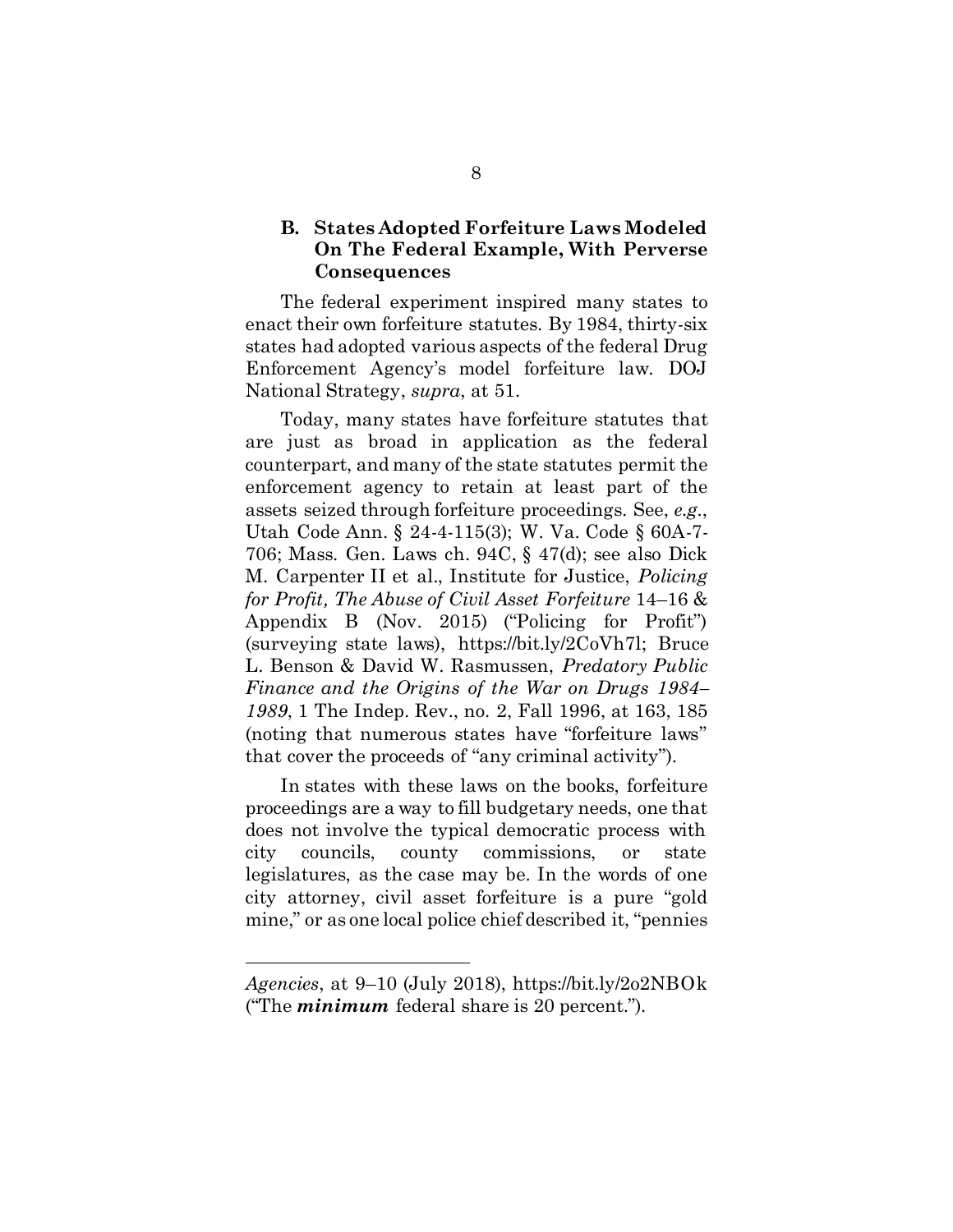from heaven." *Policing for Profit*, *supra*, at 15 (quoting former Las Cruces, N.M., city attorney Harry S. "Pete" Connelly, Jr. and Columbia, Mo., police chief Kenneth M. Burton). Indeed, many local authorities have come to rely on asset forfeiture to fund their local budgets. See, *e.g.*, John L. Worrall, *Addicted to the Drug War: The Role of Civil Asset Forfeiture as a Budgetary Necessity in Contemporary Law Enforcement*, 29 J. Crim. Just. 171, 171–87 (2001) (reporting results of survey of 1400 law enforcement agency chiefs, and noting that nearly 40% of responding agencies agreed that civil asset forfeiture was necessary as a budget supplement).

Dependency on civil asset forfeiture to fund the operations of law enforcement does not just create perverse incentives. It also undermines the rule of law, in the same way that over-reliance on court fees and fines places law enforcement and the judiciary in the role of bill collector, rather than arbiter of justice. See, *e.g.,* U.S. Department of Justice, Civil Rights Division, *Investigation of the Ferguson Police Department* 9–15 (2015) (documenting the ways in which the law enforcement in the City of Ferguson prioritize generating revenue to meet budgetary needs), https://bit.ly/1lV31kb; Alicia Bannon et al., Brennan Center for Justice, *Criminal Justice Debt: A Barrier to Reentry* 30–31 (2010) (noting ways in which reliance on court fees creates conflicts of interest in courts and probation departments), https://bit.ly/2M5KCOF. In short, a government institution charged with even-handedly applying the law acquires a vested interest on one side of the scale.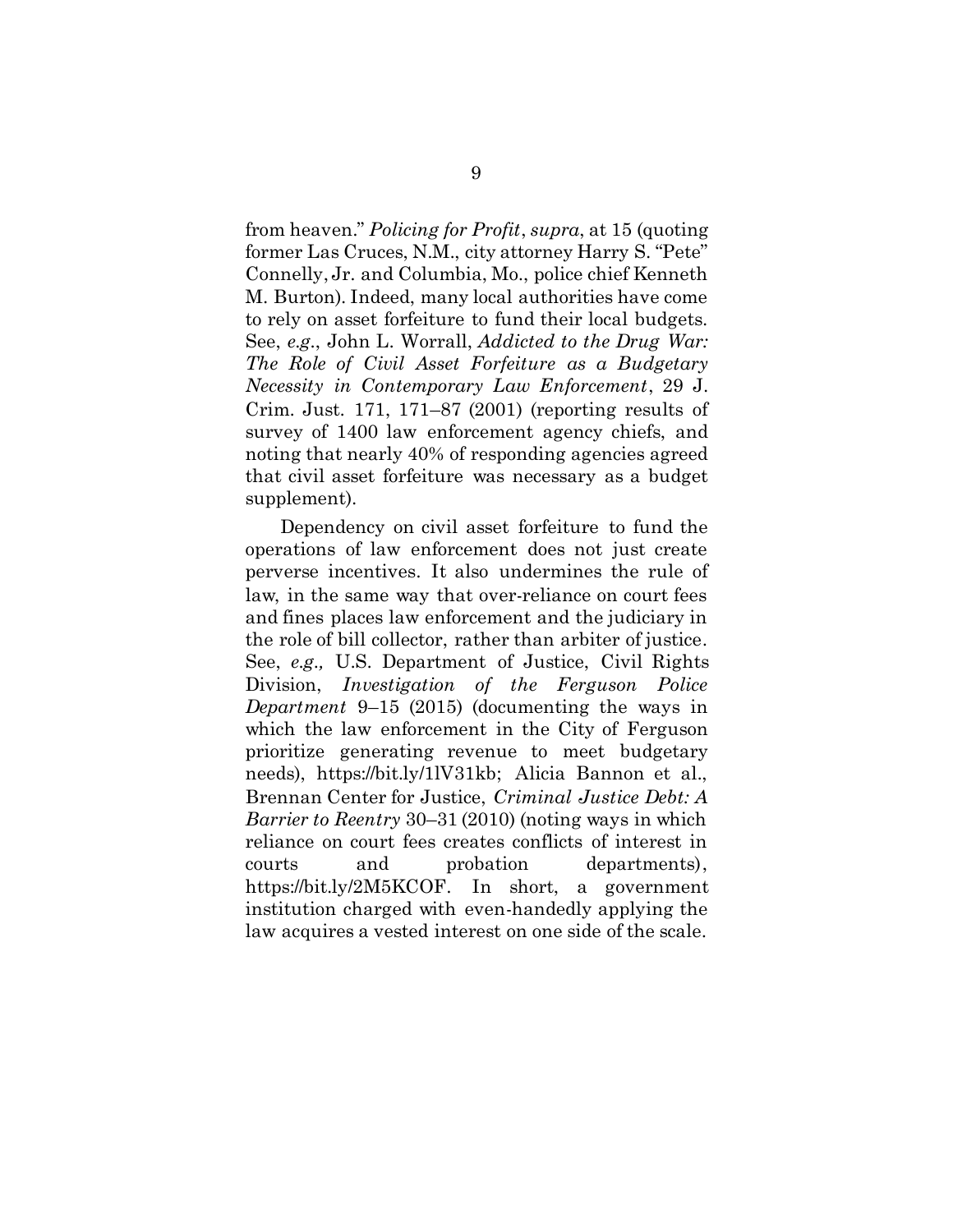## <span id="page-17-0"></span>C. Forfeiture Laws Have Caused State Agencies To Pursue Assets Of Low-Income Individuals

Proponents of asset forfeiture view (and viewed) the laws as essential to deter drug trafficking by making the assets of kingpins subject to forfeiture. See, *e.g.*, Stefan D. Casella, United States Attorneys' Bulletin, *Overview of Asset Forfeiture Law in the United States* 8 (Nov. 2007), https://bit.ly/2BFE1Fo; DOJ Review, *supra*, at 1. But this purpose has not panned out in practice.

1. Over time, in no small part due to the perverse budgetary incentives that forfeiture statutes create, law enforcement has shifted its focus from powerful kingpins and crime bosses to less-culpable actors. The Alabama Supreme Court has observed that "forfeiture laws are being used more frequently to punish users like [petitioner, a drug user,] rather than to punish those higher up the drug distribution chain." *Ex parte Kelley*, 766 So. 2d 837, 839 (Ala. 1999) (quoting lower court concurrence). In fact, most forfeitures today involve small dollar amounts — not large stashes of money seized from kingpins. See, *e.g.*, Radley Balko, *Chicago civil asset forfeiture hits poor people the hardest,* Washington Post (June 13, 2017) ("[R]oughly 11,000 seizures in Cook County over the five-year period were for amounts lower than \$1,000. Nearly 1,500 were for amounts under \$100."), https://wapo.st/2PFgyvz; Utah Commission on Criminal and Juvenile Justice, *2017 Utah Annual Forfeiture Report* 2 (listing median cash value of property seized in Utah in 2017 as under \$1,100), https://bit.ly/2wNeYzL.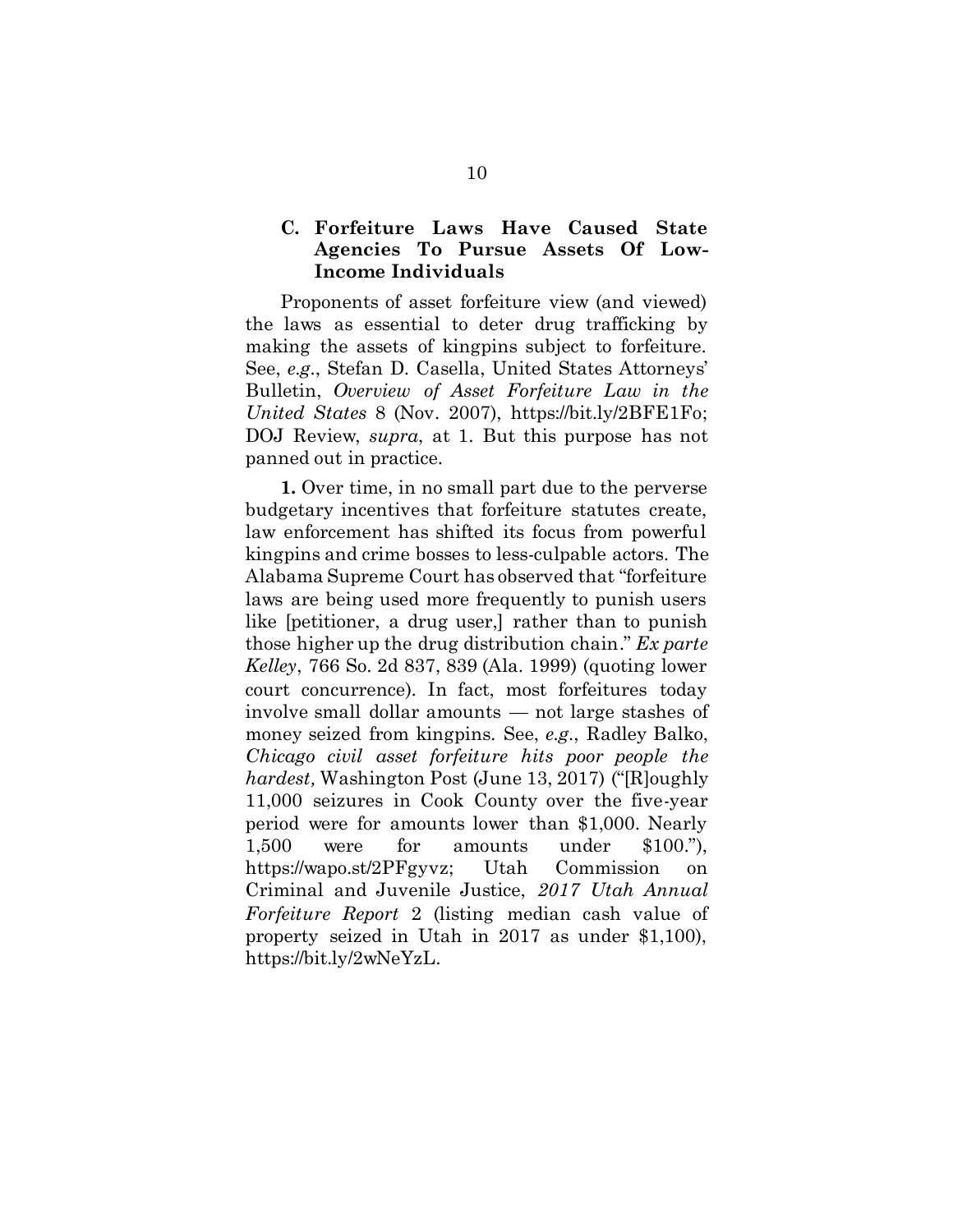States' focus on seizing small sums of money from less-culpable individuals also results from the fact that forfeiture laws generally permit enforcement agencies to retain seized cash while requiring them to destroy seized drugs. This feature encourages agencies to target low-level operatives, and to seize cash after completion of a drug sale, rather than targeting drug traffickers or preventing drug sales. *Policing for Profit* at 16 (describing a multiyear investigation that revealed Tennessee police officers focused on westbound lanes where smugglers hauled cash back to Mexico, rather than eastbound lanes, where smugglers transport drugs to the east coast).

2. Worse, the incentive structure created by forfeiture statutes also means that state agencies are targeting individuals with little or no connection to criminal activity in order to fill their coffers rather than to recover the proceeds of crimes. Or, in the words of the Alabama Supreme Court, "state[s] [are] edging ever closer to abusing the forfeiture laws, confiscating individuals' property with no thought or proof of whether the items it is taking are actually the fruits of illegal drug sales or are actually being used to facilitate drug use or distribution." *Kelley*, 766 So. 2d at 839 (quoting lower court concurrence).

Take the example of Consuela, a low-income Philadelphia resident in her mid-sixties, whose niece rented a room in Consuela's home. Rebecca Vallas et al., Center for American Progress, *Forfeiting the American Dream: How Civil Asset Forfeiture Exacerbates Hardship for Low-income Communities and Communities of Color* 10 (April 2016) ("Forfeiting the American Dream"), https://ampr.gs/2OZeEFK. Local law enforcement searched Consuela's home while she was away, on suspicion that her niece's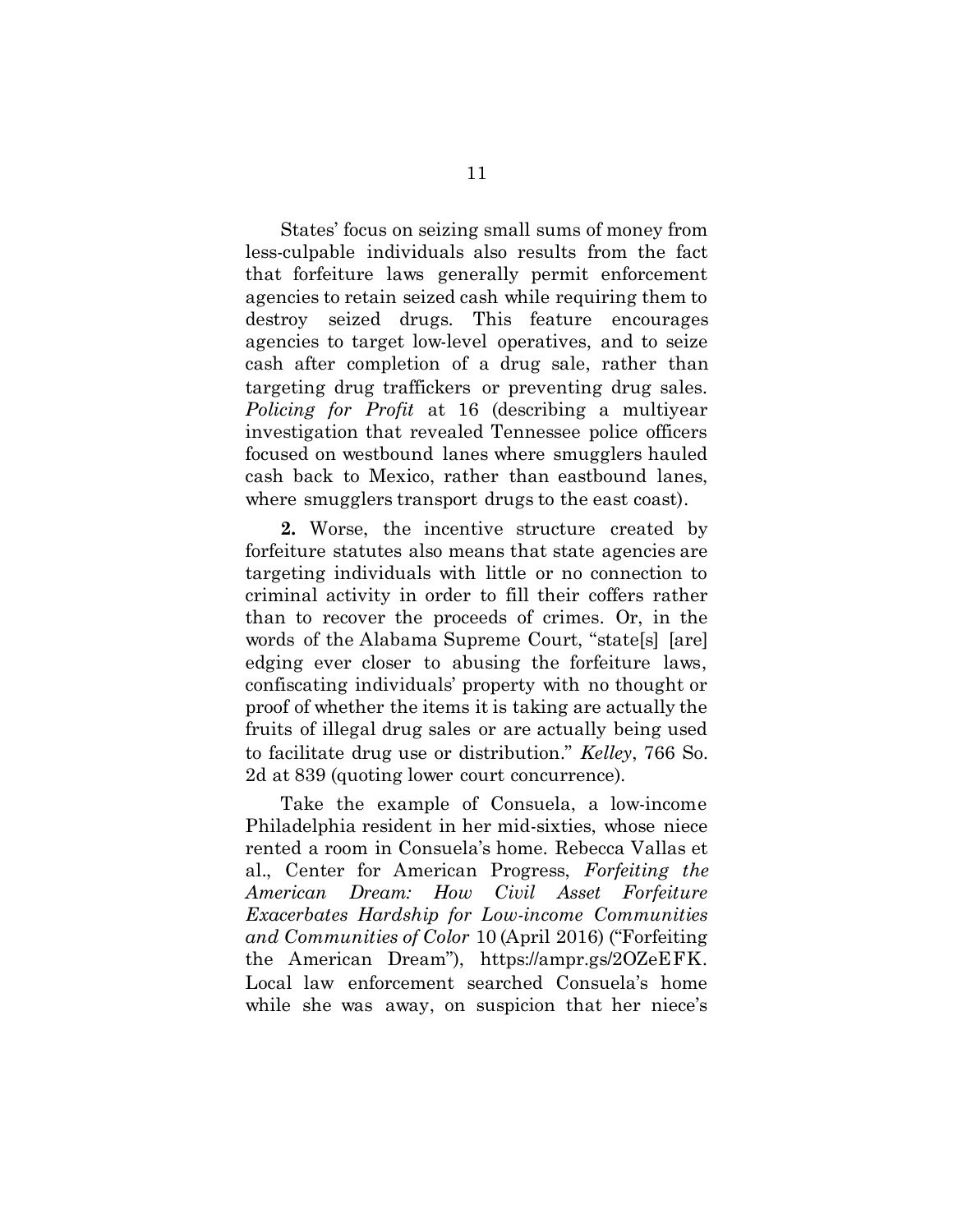boyfriend (who was arrested during the search) had been involved with drugs. *Id.* Once the boyfriend was released from jail, Consuela told him that he was not allowed in her home and she never had contact with him again. *Id.* Four months later, despite Consuela's lack of knowledge of or relationship to the boyfriend's drug crimes, the Philadelphia District Attorney initiated an action to seize and forfeit Consuela's home. *Id.* Unable to afford an attorney, but lucky enough to secure free legal help from a university clinic, Consuela challenged the forfeiture in court. *Id.*  With legal assistance, Consuela was able to negotiate a settlement that let her keep her house in exchange for banning her niece and her boyfriend from the home forever. *Id.* 

Of course, Consuela is not unique, but few of those who come to be in the cross-hairs of enforcement agencies are fortunate enough to secure able legal representation. Even law-enforcement agencies themselves have voiced concern about whether seizure and forfeiture activities actually further investigations, rather than target non-culpable individuals in the pursuit of items of value. See, *e.g.*, DOJ Review, *supra*, at 16, 20–30 (finding that the DOJ could but does not measure how its asset seizure and forfeiture activities advance criminal investigations, and reviewing a sample of seizures that "provided evidence that many of the DEA's interdiction seizures may not advance or relate to criminal investigations").

3. The enforcement trend of seizing the assets of those with little to no connection to criminal activity disproportionately affects low-income communities and communities of color. See, *e.g.*, *Forfeiting the American Dream*, *supra*, at 6. Often disconnected from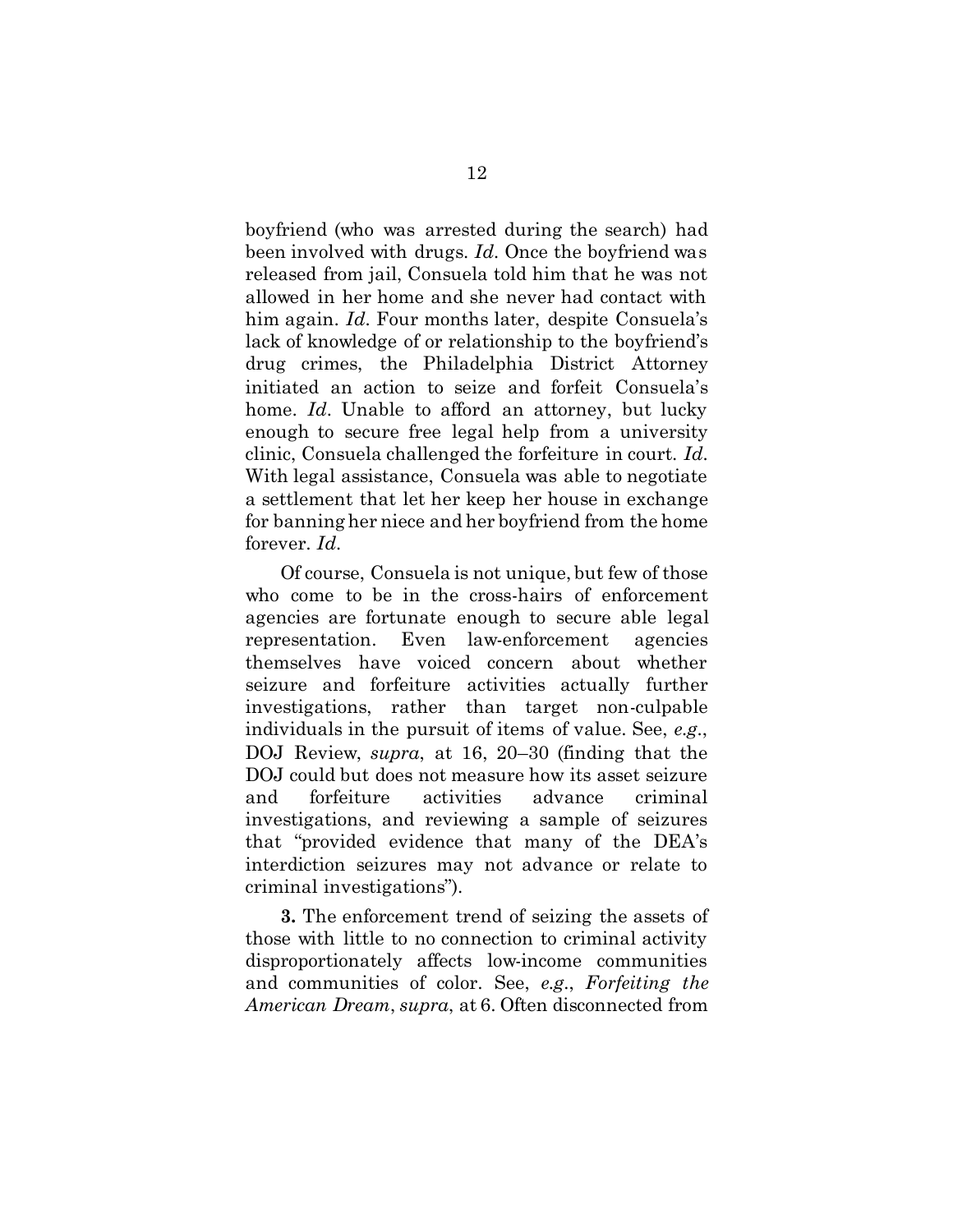the financial mainstream and more likely to carry sums of cash, low-income individuals and people of color often have their assets seized during routine traffic stops. See *id.*; see also American Civil Liberties Union, *Civil Asset Forfeiture, Profiting from California's Most Vulnerable* 8 (2016), https://bit.ly/2PB1QWd. For example, the Los Angeles Sherriff's Department seized \$10,000 a taco truck owner was carrying from his lawful taco business after a police dog smelled the money. *Profiting from California's Most Vulnerable*, *supra*, at 8. And police in San Diego, California, seized \$18,000 from another individual who had been pulled over in a traffic stop, despite having paperwork demonstrating that the money was lawfully associated with her janitorial company. *Id.* at 7.

## <span id="page-20-0"></span>D. Forfeiture Statutes Afford Meager Procedural Protections

Situations like these occur not just because of the incentive structures that forfeiture statutes create, but also because they afford meager protections to the property owner whose assets are seized. Those inadequate protections exacerbate the outsized impact that the forfeiture statutes have on "the poor and other groups least able to defend their interests in forfeiture proceedings." *Leonard* v.*Texas*, 137 S. Ct. 847, 848 (2017) (Thomas, J., concurring in denial of writ of cert.).

1. To begin, in most states, enforcement agencies need not convict — or even charge — an individual with a crime before seizing the individual's assets. *Policing for Profit*, *supra*, at 17, 45–149; Southern Poverty Law Center, *Forfeiting Your Rights, How Alabama's Profit-Driven Civil Asset Forfeiture Scheme*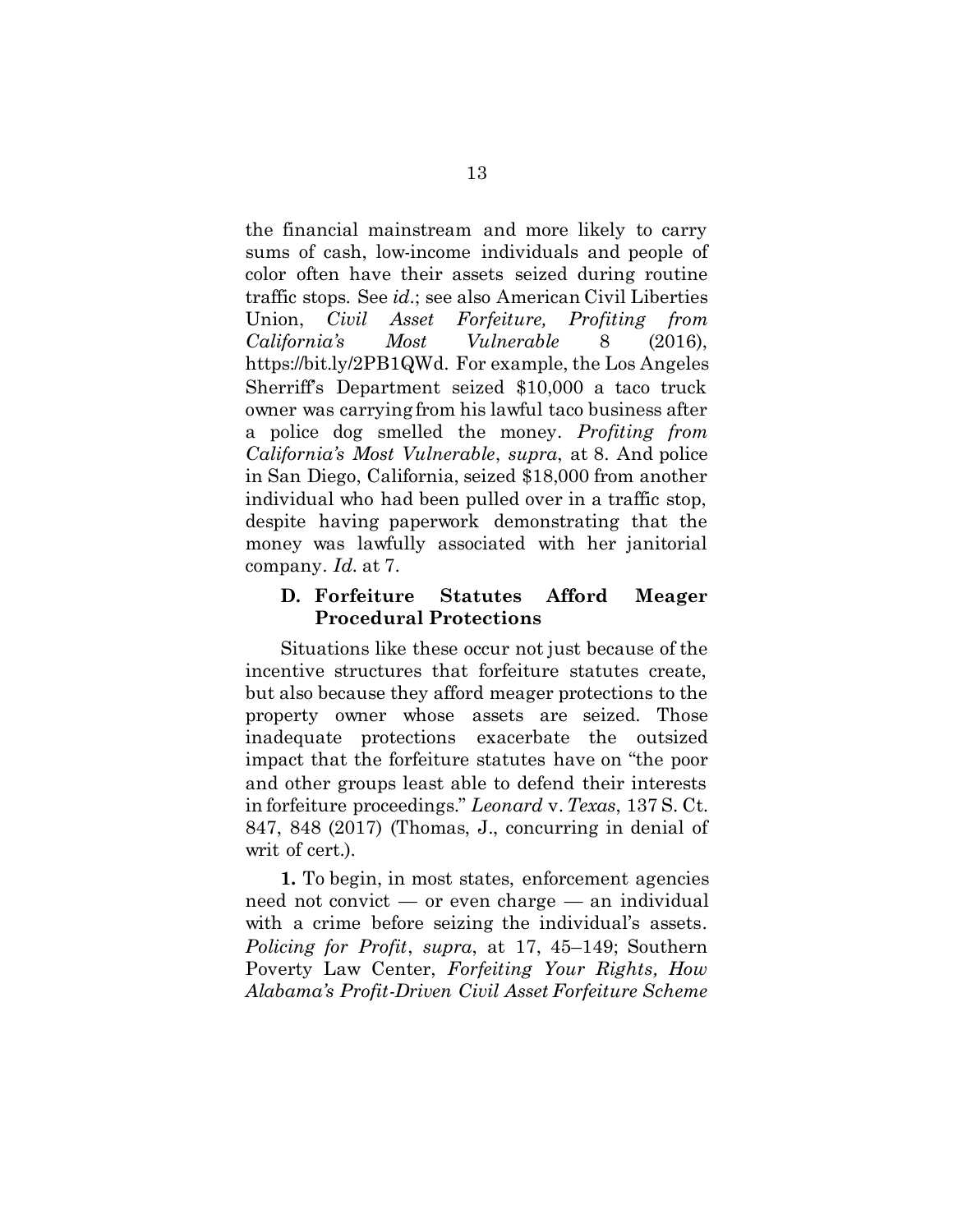*Undercuts Due Process and Property Rights* 16–17 (2018), https://bit.ly/2PKbcz3; see, *e.g.*, Miss. Code Ann. § 41-29-179(2) (requiring no conviction before forfeiture); Mich. Comp. Laws  $\S$  333.7521(2) (same); Mass. Gen. Laws ch. 94C, § 47 (same); Iowa Code § 809A.13(7) (same). Contra, Minn. Stat. § 609.531, subd. 6a(b), (d) (requiring criminal conviction prior to forfeiture); Mont. Code Ann. § 44-12-207(1) (same).

2. And the government's standard of proof is more relaxed than in the criminal context. Many states only require the government to demonstrate its case by a preponderance of the evidence. See, *e.g.*, La. Stat. Ann. § 40:2612(G); Me. Stat. tit. 15, § 5822(3); Haw. Rev. Stat. § 712A-12(8); Ga. Code. Ann. § 9-16- 17(a)(1); see also *Policing for Profit*, *supra*, Appendix B (collecting state statutes). Some state laws set the standard of proof even lower — at probable cause. *E.g.*, Mass. Gen. Laws ch. 94C, § 47(d); N.D. Cent. Code §§ 19-03.1-36.6, 19-03.1-36.2; R.I. Gen. Laws § 21-28-5.04.2(p); see also *Pope* v. *Gordon*, 369 S.C. 469, 474 (S.C. 2006) (government required to show probable cause).

Once the government meets the relaxed standard set by these statutes, it gets tougher still for the property owner. Many state laws require someone who wishes to recover his or her property to face the almost insurmountable hurdle of affirmatively proving a negative: that he or she had no relationship to the supposed criminal act giving rise to the forfeiture. *Policing for Profit*, *supra*, at 20 (in 2015, laws in 35 states placed the burden of proof on an innocent owner to demonstrate he or she had no relationship to the underlying crime); see, *e.g.*, N.D. Cent. Code §§ 19-03.1-36.6, 19-03.1-36.2 (once probable cause is proven, shifting the burden to the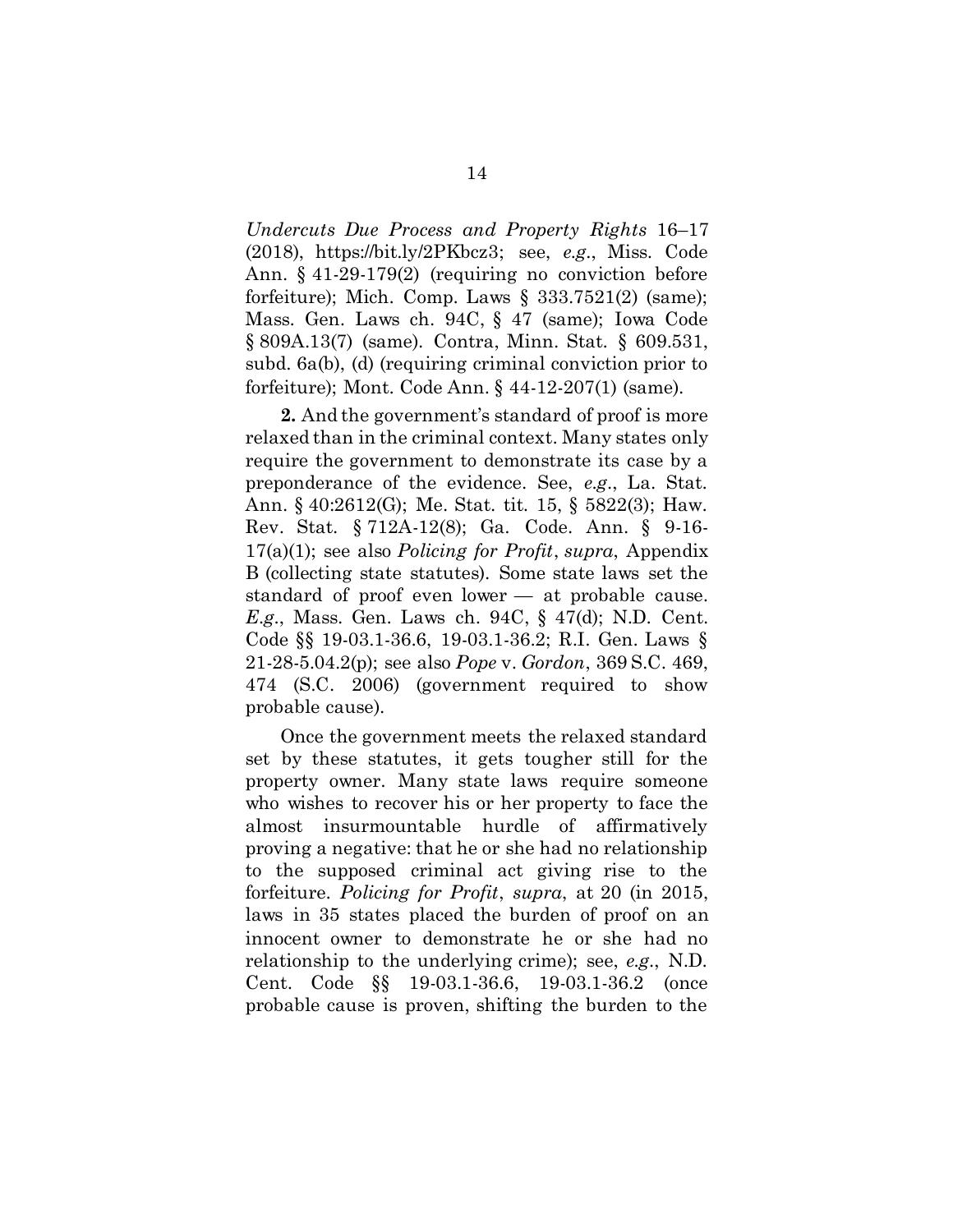claimant to prove by a preponderance of the evidence that the property is not subject to forfeiture).

3. The deck can be further stacked against the owners of property targeted in forfeiture proceedings. Some states allow the government to rely on hearsay evidence in the probable-cause phase, but require claimants to comply with the rules of evidence when rebutting the government's proof. 725 Ill. Comp. Stat. 150/9(B) (2018); see also *Commonwealth* v. *One 2004 Audi Sedan Auto.*, 456 Mass. 34, 38 (2010) (government need not rely on "admissible evidence" in showing probable cause to seek asset forfeiture); *State*  v. *1981 Cadillac Deville*, 684 So. 2d 1123, 1124 (La. Ct. App. 1981) ("[P]robable cause may be established by . . . hearsay evidence.").

And few states offer counsel in forfeiture proceedings. *Forfeiting the American Dream*, *supra*, at 12; see also DOJ Review, *supra*, at 28 n.49 ("Both the House of Representatives and the Senate have expressed concern with the potential cost of legal representation when an individual contests a seizure. Recent legislative proposals have sought to guarantee legal counsel to those financially unable to obtain representation when contesting an administrative forfeiture."). That is the case even though forfeiture proceedings are widely recognized as punitive. *Austin*  v. *U.S*., 509 U.S. 602, 618–19 (1993) (noting "the historical understanding of forfeiture as punishment").

4. Finally, before a claimant can even get to court to challenge the forfeiture of an asset, some states require the payment of significant fees. See, *e.g.*, Haw. Rev. Stat. § 712A-10(9); R.I. Gen. Laws § 21-28- 5.04.2(h)(4), (7); Tenn. Code Ann. § 40-33-206(b)(1);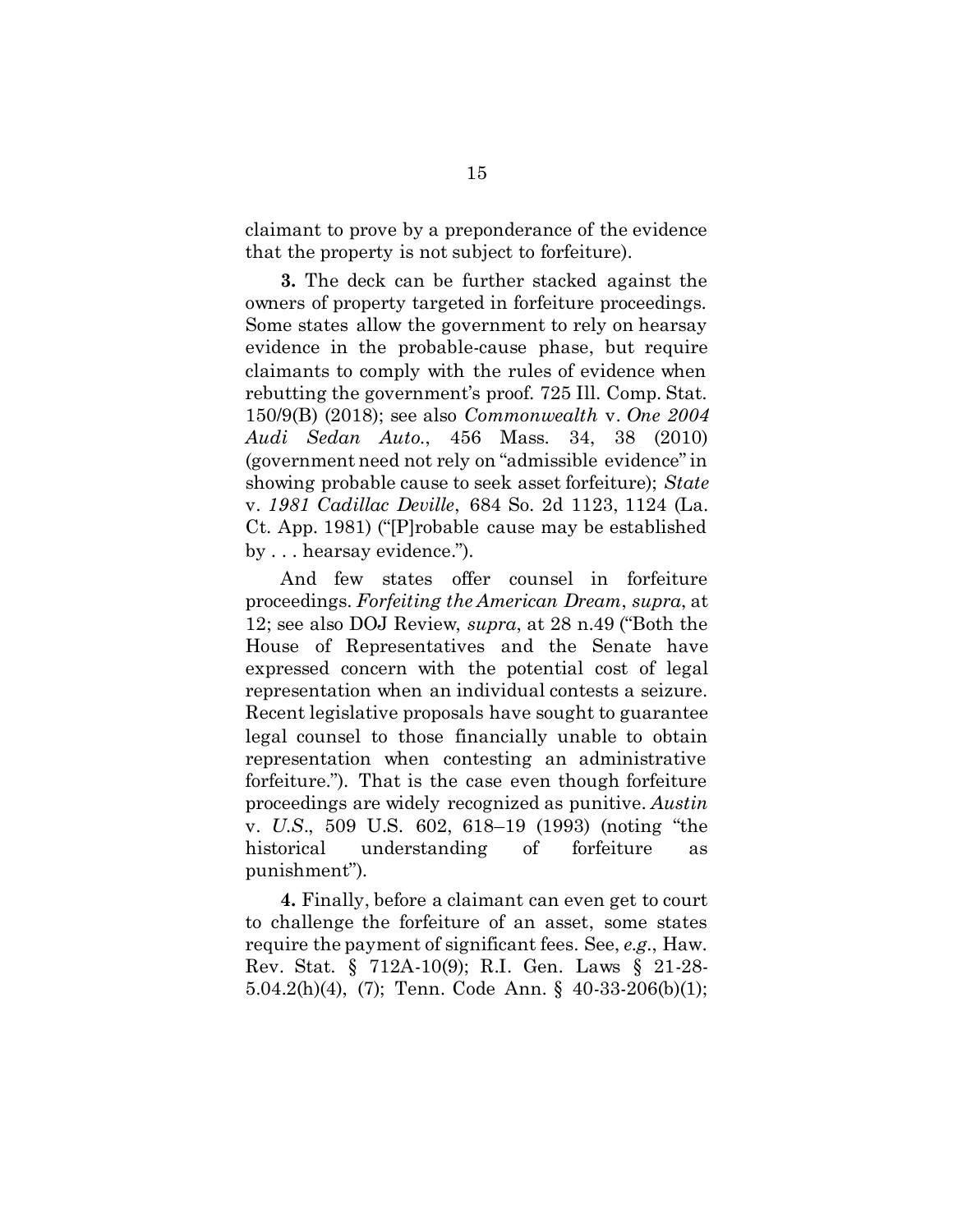2018 Ill. Legis. Serv. P.A. 100-699 (S.B. 564) (WEST). In Illinois, claimants are required to pay a bond for the greater of \$100 or 10% of the property's value an amount that is not completely recoverable even if the claimant wins. 2018 Ill. Legis. Serv. P.A. 100-699 (S.B. 564) (WEST) (requiring the return of only 90% of claimant's bond if "none of the seized property is forfeited"). If the claimant loses, he or she is further required to pay the cost of the forfeiture proceedings as well as the government's legal costs. *Id*. Such fees, when assessed on low-income individuals, can create an insurmountable cycle of debt. See *Criminal Justice Debt: A Barrier to Reentry*, *supra*, at 13–18.

\* \* \* \*

In short, even though forfeiture is viewed, appropriately, as a punitive measure, statutes authorizing forfeiture have imposed only limited procedural burdens upon state officers who wish to seize property. Moreover, these factors most sharply affect the ability of low-income Americans to challenge seizures. Similarly, language barriers, lack of formal education, lack of access to legal assistance, among other things, make it "less likely [for racial minorities] to successfully contest forfeiture after the property has been seized." Mary Murphy, *Race and Civil Asset Forfeiture: A Disparate Impact Hypothesis*, 16 Tex. J. C.L. & C.R. 77, 93 (2010). And even where property owners have the ability to challenge a forfeiture, law enforcement's focus, described above, on forfeiting relatively small sums of cash means that the costs of mounting a challenge will often exceed the amount that has been seized. See Office of the Auditor, State of Hawai'i, *Audit of the Department of the Attorney General's Asset Forfeiture Program* 4 (June 2018) (about 85% of Hawai'i's administrative forfeiture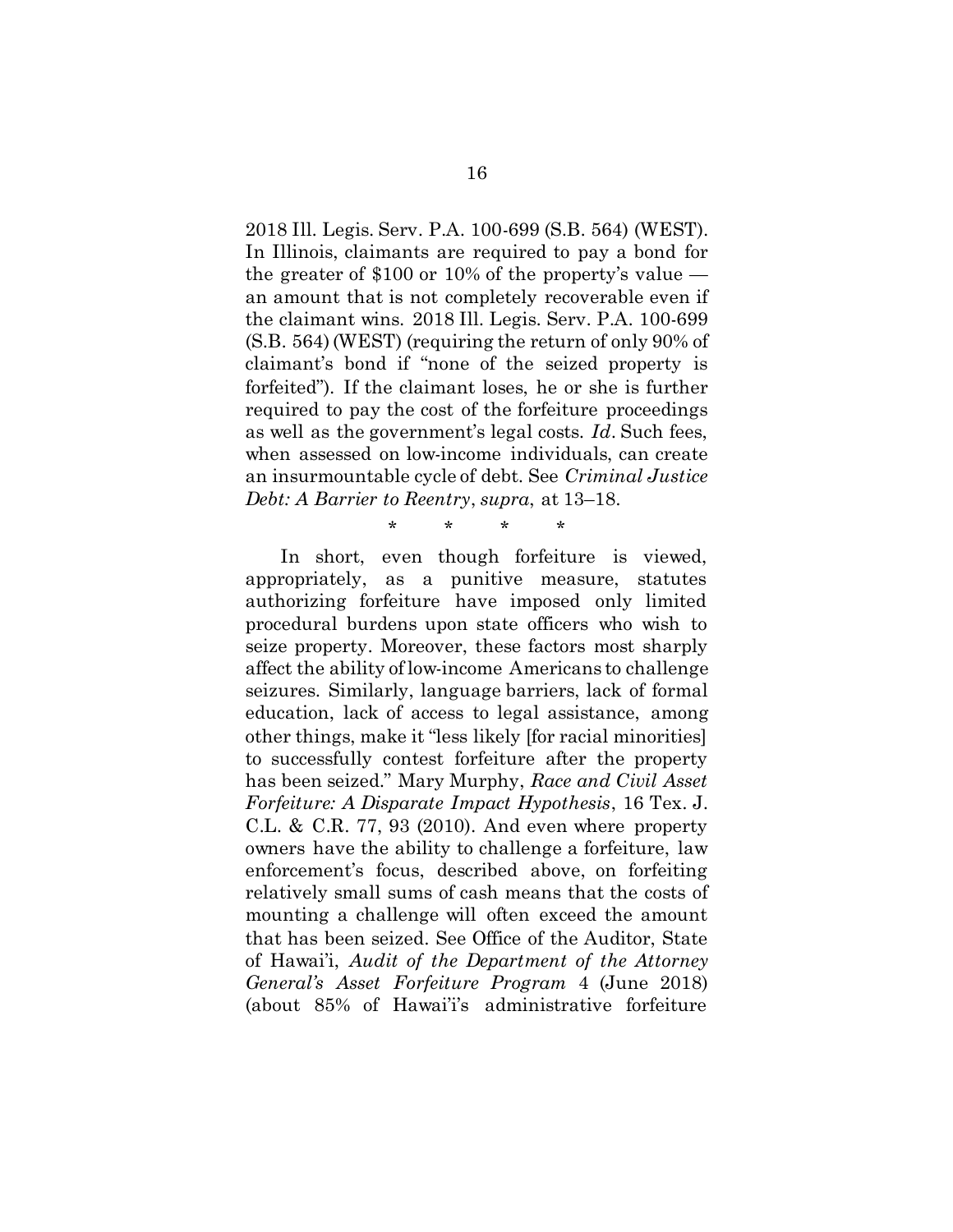cases were uncontested between 2006 and 2015), https://bit.ly/2M5dMxb.

## <span id="page-24-0"></span>E. The Court Should Hold That The Excessive Fines Clause Is Incorporated Into The Fourteenth Amendment

The breadth of the property rights that may be seized through forfeiture, the incentives for abuse that modern statutes create, and the few procedural protections they afford for individual property rights all suggest that the Court should hold that the Excessive Fines Clause, and its protections against excessive and unfair forfeitures, is incorporated.

1. The protections of the Excessive Fines Clause apply to federal forfeitures, and these protections curb disproportionate takings. See, *e.g.*, *von Hofe* v. *United States*, 492 F.3d 175, 186 (2d Cir. 2007) (finding forfeiture of wife's interest in home unconstitutional where record was devoid of any evidence linking wife to husband's marijuana-related crimes in the home); *United States* v. *\$49,766.29 U.S. Currency*, 2003 WL 21383277, at \*6 (W.D.N.Y. Jan. 22, 2003) (finding that "there are unresolved issues of material fact as to whether forfeiture of the entire \$49,766 would be grossly disproportionate to Nelson's offense" and denying summary judgment on Excessive Fines Clause claim).

Similarly, some states — although not Indiana, among others, as this case shows — apply the Eighth Amendment's Excessive Fines Clause to state asset forfeitures, and in doing so they prohibit excessive government takings. See, *e.g.*, *In re Forfeiture of 1990 Chevrolet Blazer*, 684 So. 2d 197, 198 (Fla. Dist. Ct. App. 1996) (holding forfeiture of vehicle excessive under the Clause where the "value of the [automobile]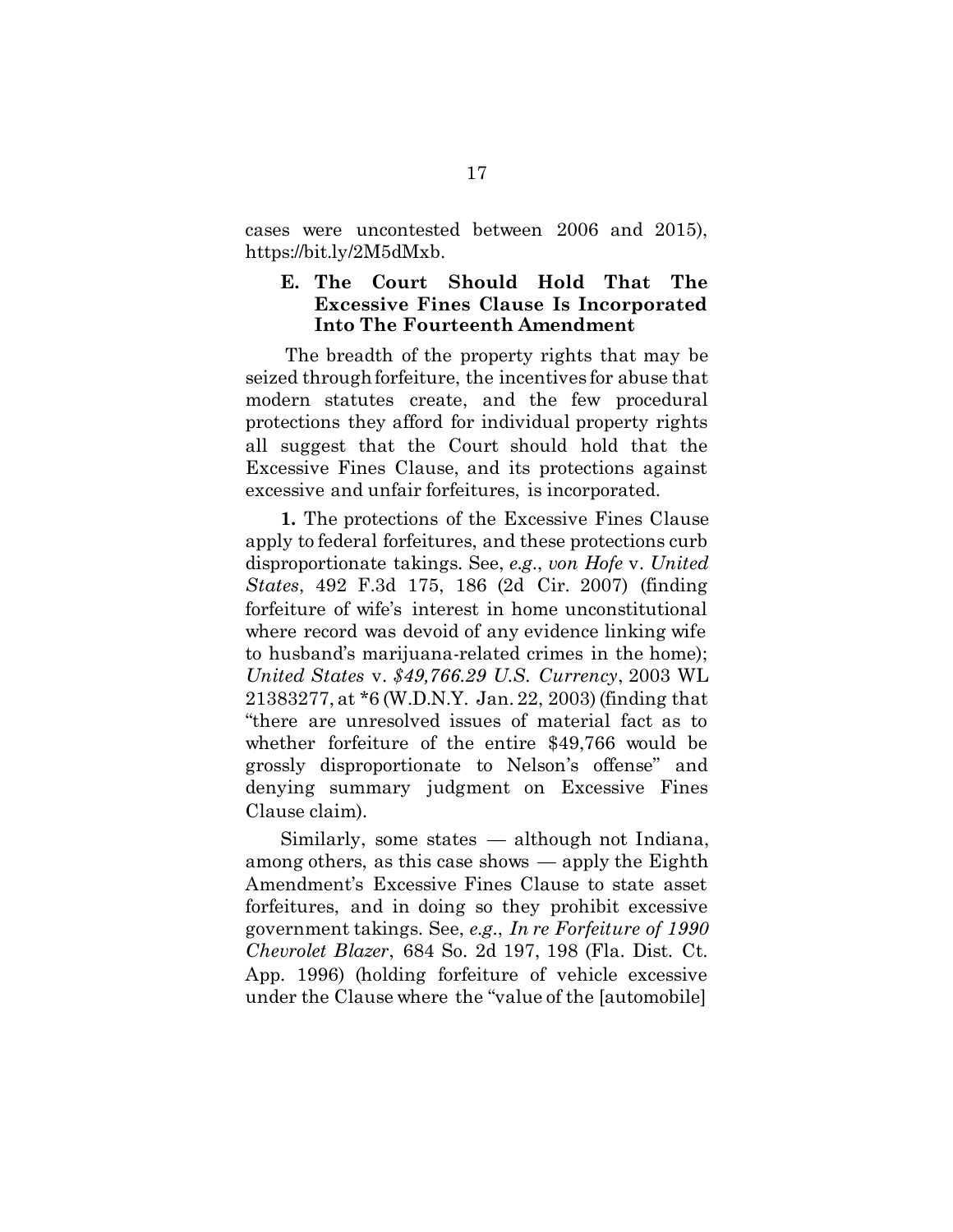was double the amount of the fine that could be imposed for the [underlying drug offense to which owner] admitted"); *Kelley*, 766 So. 2d at 840 (finding forfeiture of car worth six times the maximum fine the legislature allowed to impose for the underlying drug crime "grossly disproportional to the gravity of [the] offense" and "bear[ing] no articulable correlation to any injury suffered by the state"); *State* v. *Boyd*, 618 N.W.2d 251, 252 (Wis. Ct. App. 2000) (affirming order holding that if the entire \$28,000 value of Boyd's vehicle were forfeited, the forfeiture would violate the United States Constitution's prohibition of excessive fines).

2. The Court should hold that the Eighth Amendment's limitations curbing excessive federal forfeitures apply to the states as well. To begin, the Court has previously implied that all three clauses of the Eighth Amendment, including the Excessive Fines Clause, are incorporated. *Hall* v.*Florida*, 134 S. Ct. 1986, 1992 (2014) ("The Eighth Amendment provides that '[e]xcessive bail shall not be required, nor excessive fines imposed, nor cruel and unusual punishments inflicted.' The Fourteenth Amendment applies those restrictions to the States."). This makes sense. All three clauses work harmoniously to "place[] limits on the steps a government may take against an individual, whether it be keeping him in prison, imposing excessive monetary sanctions, or using cruel and unusual punishments." *Browning-Ferris Indus. of Vt., Inc.* v. *Kelco Disposal, Inc*., 492 U.S. 257, 275 (1989).

3. Beyond that, all relevant factors weigh in favor of incorporation. As Petitioner persuasively explains, the original understanding counsels in favor of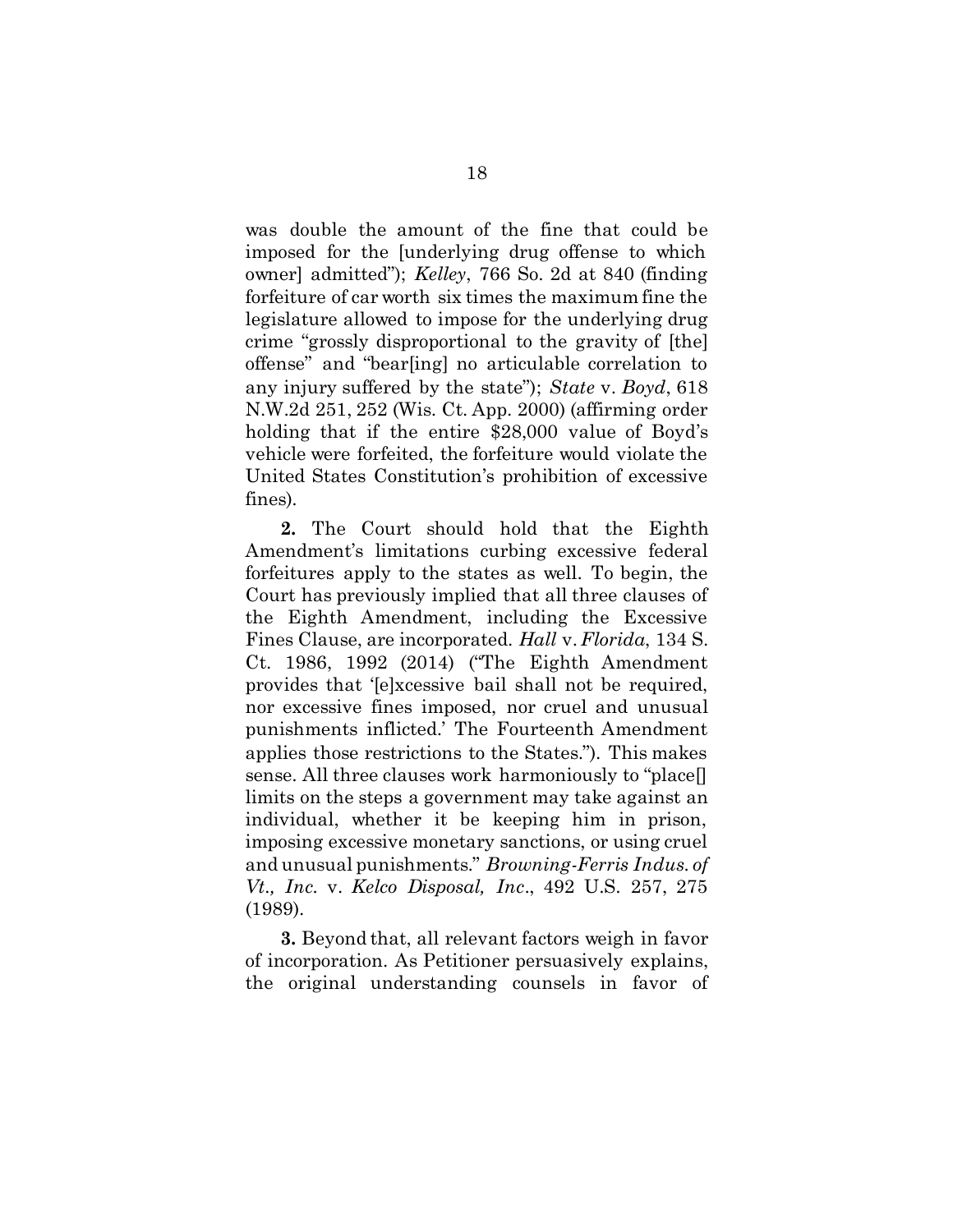incorporation. So does the modern experience with civil asset forfeiture.

The Excessive Fines Clause mirrors a provision in the 1689 English Bill of Rights that prohibited the imposition of "excessive fines." *Browning-Ferris*, 492 U.S. at 267. The English provision addressed fines levied by the Stuart Kings and their judges against political rivals — fines so excessive that "opponents of the King were forced to remain in prison because they could not pay the huge monetary penalties that had been assessed." *Id*. Our own founders "were aware of and took account of" those abuses, and designed the Excessive Fines Clause to "limit[] the ability of the sovereign to use its prosecutorial power, including the power to collect fines, for improper ends." *Id*. The incentives that modern forfeiture statutes create and the lower procedural protections they provide both generate considerable potential for abuse of the same sort that led the Founders to adopt the Excessive Fines Clause in the first place.

As James Madison wrote in 1792, "Government is instituted to protect property of every sort. . . . This being the end of government, that alone is a *just* government, which *impartially* secures to every man, whatever is his *own*." *Policing for Profit*, *supra*, at 44 & n.167. The Constitution contains numerous express protections for individual property rights. Consider the Due Process Clauses themselves; they expressly protect "property" from incursion by the federal government and the states without due process. Consider also the Contracts Clause, which originally applied to the states and was adopted for a "great and useful purpose" — to "maintain the integrity of contracts, and to secure their faithful execution throughout this Union" by prohibiting interference by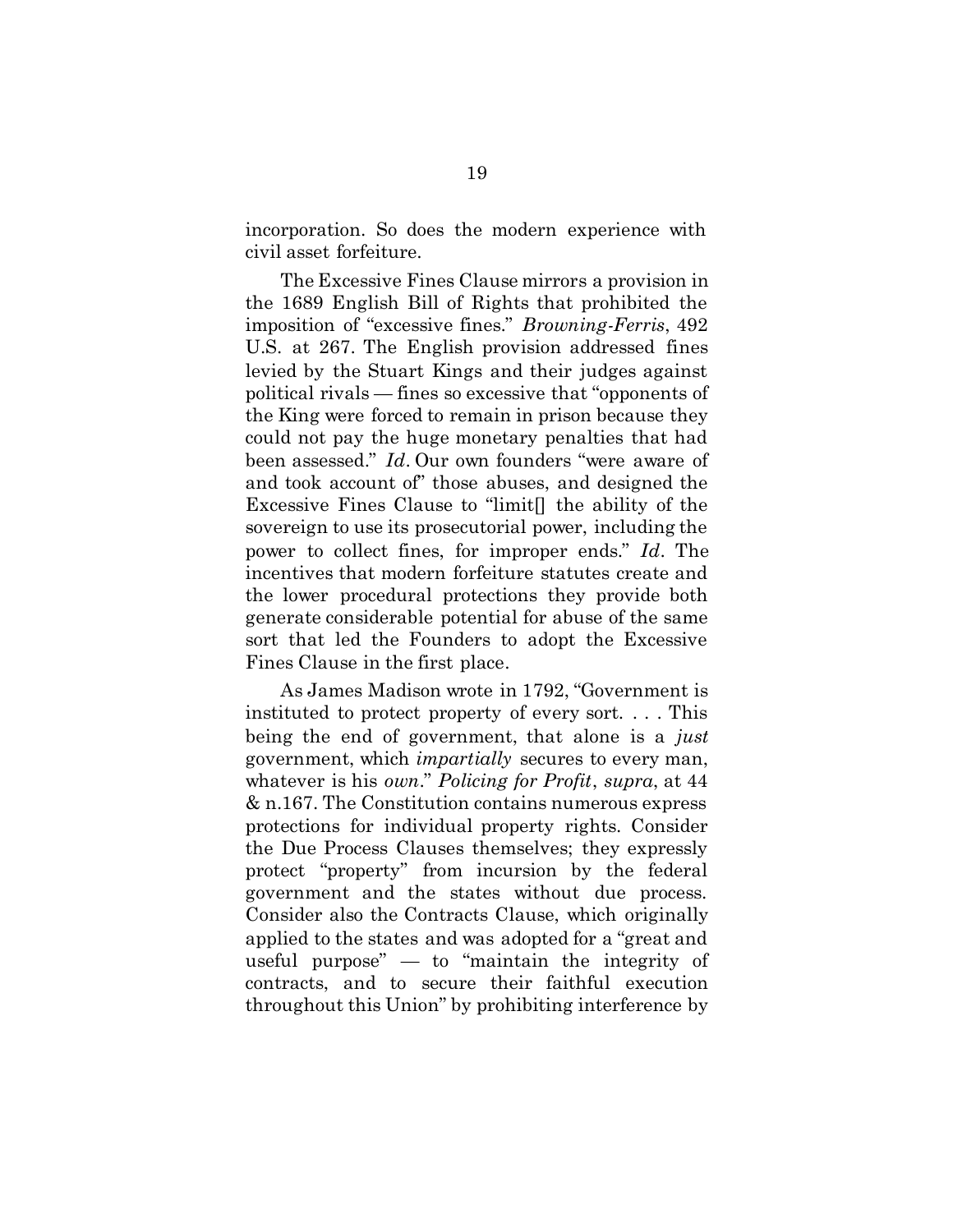the state governments. *Bronson* v. *Kinzie*, 42 U.S. 311, 318 (1843). Consider, too, the Fifth Amendment's Takings Clause, designed to "prevent[] the Legislature (and other government actors) from depriving private persons of vested property rights except for a 'public use' and upon payment of 'just compensation,'" *Landgraf* v. *USI Film Prod.*, 511 U.S. 244, 266 (1994), and incorporated against the states not long after the adoption of the Fourteenth Amendment, see *Chicago, B. & Q. R. Co.* v. *Chicago*, 166 U. S. 226, 241 (1897). All these limitations on government authority restrict state power to impinge upon property rights.

The Excessive Fines Clause is of a piece with these protections. The prohibition on excessive fines is "fundamental to our scheme of ordered liberty and system of justice," *McDonald*, 561 U.S. at 764 (emphasis omitted), for no government, state or federal, has a legitimate interest in imposing fines that are *excessive*.

Applying the Eighth Amendment's limitations to the states is the proper way to protect people from the improper seizures of property under the guise of law enforcement. As shown above, these seizures have only become more abusive in the wake of modern forfeiture statutes that have created distorted profit incentives for state officials and a stacked deck against property owners in court. And all that ostensibly in the name of pursuing kingpins in the "War on Drugs," but in reality profoundly affecting persons of modest means and people of color.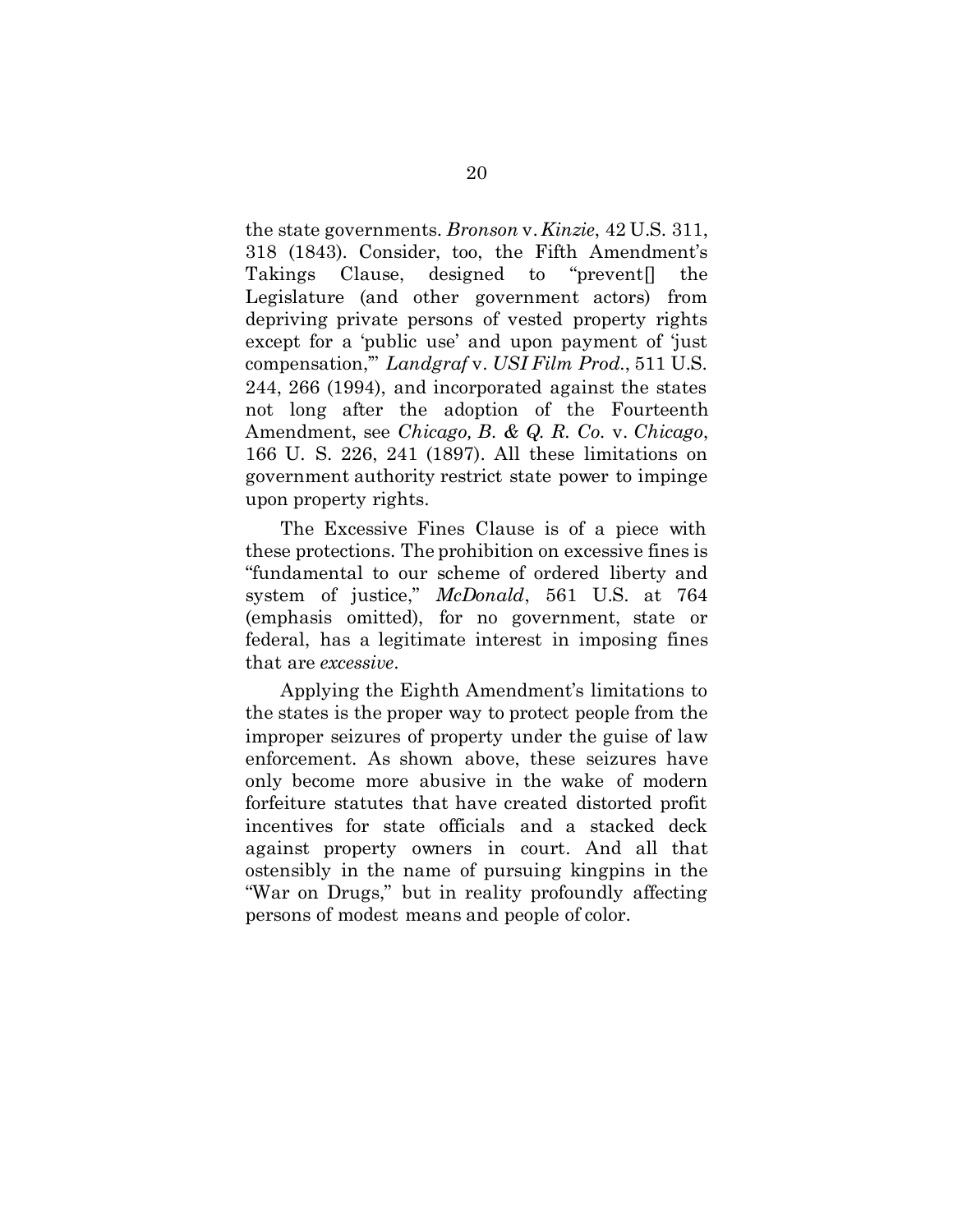## **CONCLUSION**

<span id="page-28-0"></span>The Court should reverse the Indiana Supreme Court and hold that the Excessive Fines Clause is incorporated against the states.

Respectfully submitted,

VINCENT LEVY DANIEL M. SULLIVAN\* \**Counsel of Record* LAUREN GIUDICE EVAN H. STEIN HOLWELL SHUSTER & GOLDBERG LLP 425 Lexington Ave. New York, NY 10017 (646) 837-5151 dsullivan@hsgllp.com *Counsel for Amici Curiae*

September 11, 2018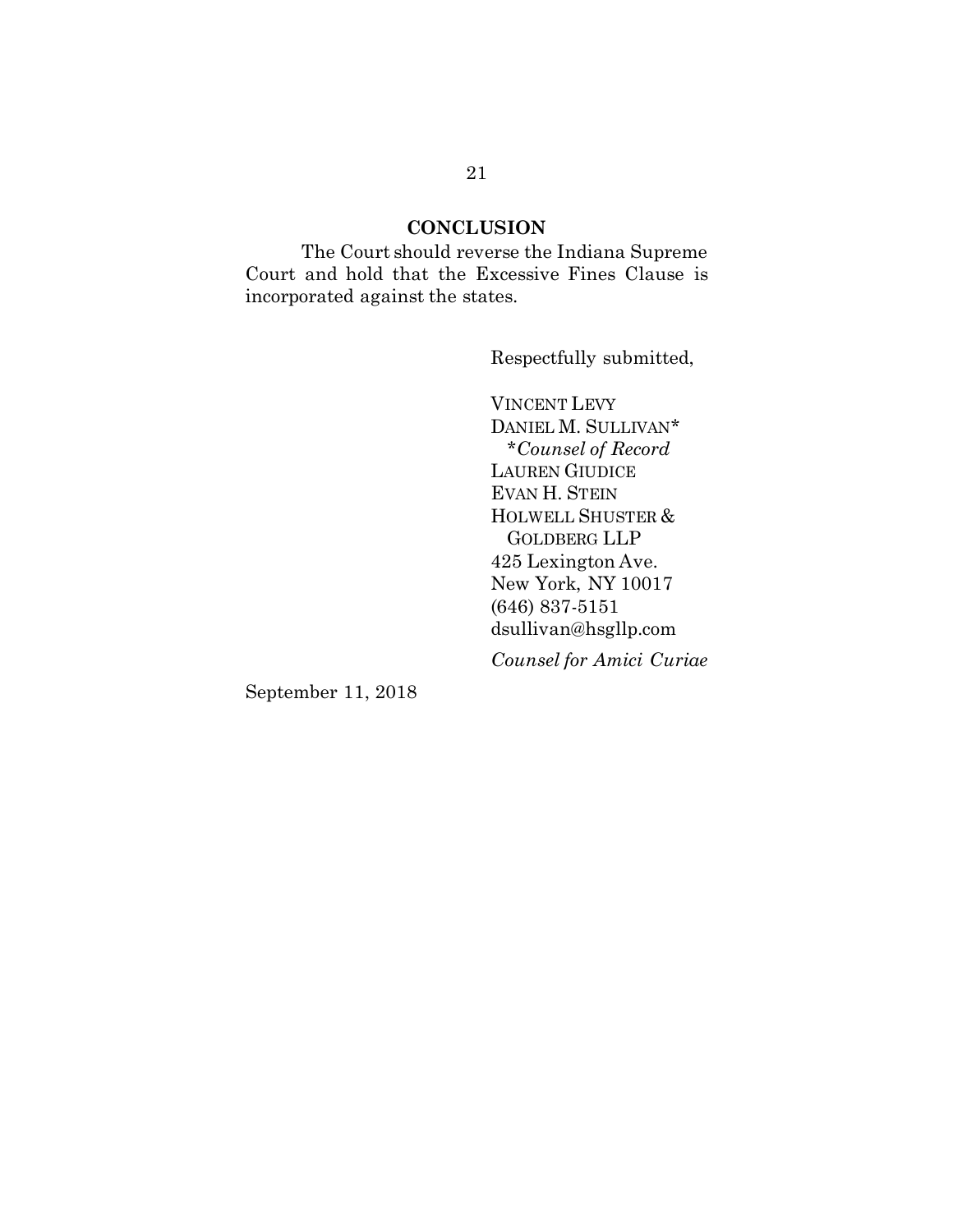### APPENDIX

<span id="page-29-0"></span>*Amici* consist of the following organizations:

- 1. The Drug Policy Alliance ("DPA") is a nonprofit organization seeking to advance policies and attitudes that best reduce the harms of both drug use and drug prohibition. DPA is composed of and supported by a broad coalition of individuals who share the belief that the war on drugs has failed. As part of its mission, DPA is interested in curtailing the practice of civil asset forfeiture, which (as detailed above) is a drug enforcement tool that is used disproportionately to harm the poor and minorities.
- 2. The National Association for the Advancement of Colored People ("NAACP"), founded in 1909, is the country's largest and oldest civil rights organization. The mission of the NAACP is to ensure the equality of political, social, and economic rights of all persons, and to eliminate racial hatred and racial discrimination. Throughout its history, the NAACP has used the legal process to champion equality and justice for all persons. Since its inception, the NAACP has advocated for fair criminal justice laws and procedures to protect communities of color and other vulnerable communities. In 2014, the NAACP published a report entitled Born Suspect, which provides important research and information regarding how the criminal justice system in our nation disproportionately harms African Americans and other communities of color. The NAACP advocates for fairness in policing procedures. The NAACP passed a resolution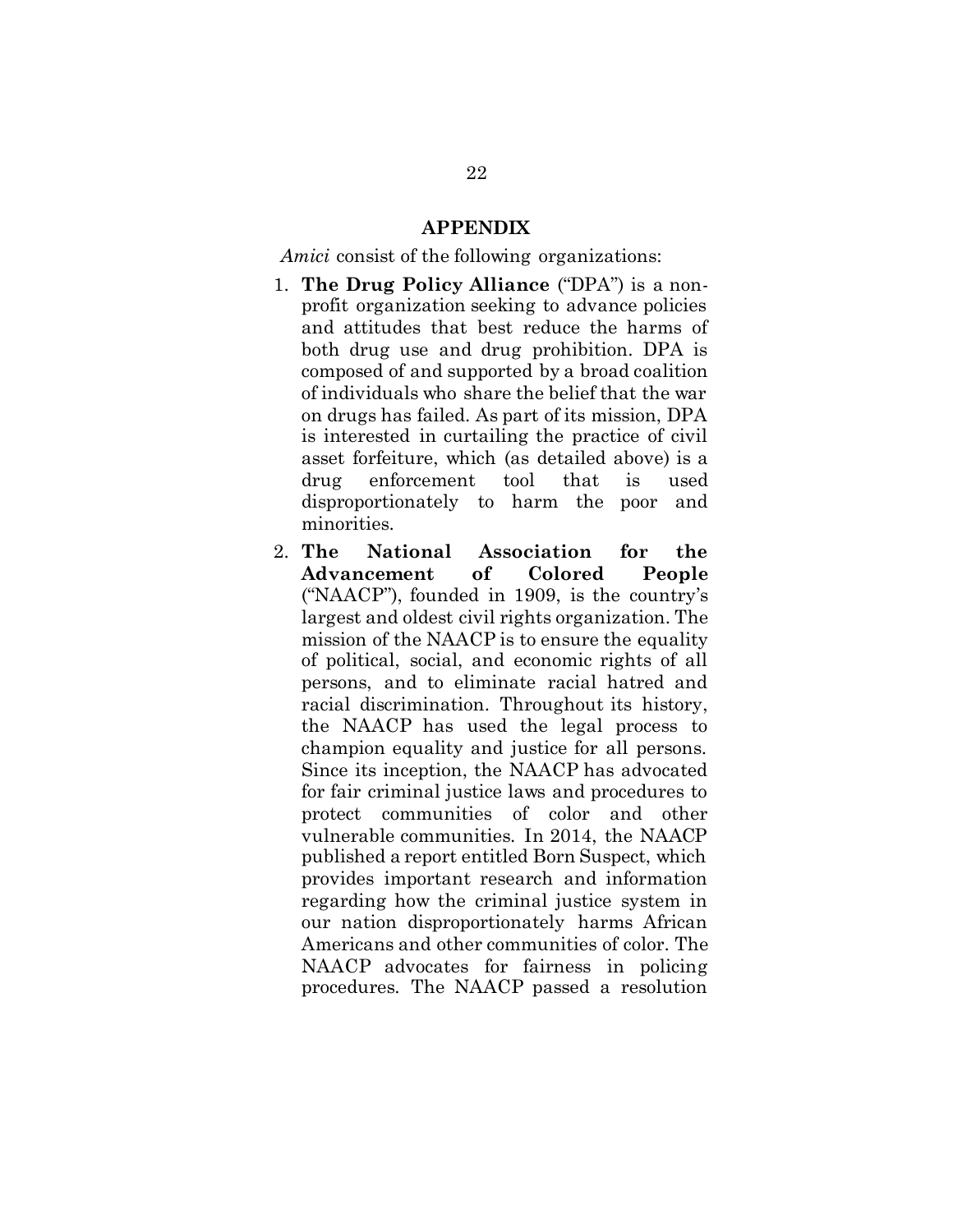calling for the termination of programs which condone and even reward civil asset forfeiture, including the so-called "Equitable Sharing Program" at the federal level which allows state and local law enforcement to seize property from individuals without proving criminal wrongdoing and then refer this property to federal authorities to pursue forfeiture.

- 3. Americans for Prosperity exists to recruit, educate, and mobilize citizens in support of the policies and goals of a free society at the local, state, and federal level, helping every American live their dream — especially the least fortunate.
- 4. The Brennan Center for Justice at NYU School of Law ("the Brennan Center") is a non-profit, nonpartisan public policy and law institute that seeks to secure our nation's promise of "equal justice for all" by creating a rational, effective, and fair criminal justice system.<sup>3</sup> The Brennan Center advocates for reshaping public policies that undermine this vision, including the imposition of criminal justice debt and related practices.
- 5. FreedomWorks Foundation trains and educates activists on the principles of smaller government, lower taxes, free markets, personal liberty and the rule of law.
- 6. The Law Enforcement Action Partnership is a  $501(c)(3)$  nonprofit of police, judges, prosecutors, corrections officials, and other law enforcement professionals who seek to make

 $\ddot{\phantom{a}}$ 

<sup>3</sup> This brief does not purport to represent the views, if any, that the N.Y.U. School of Law may have.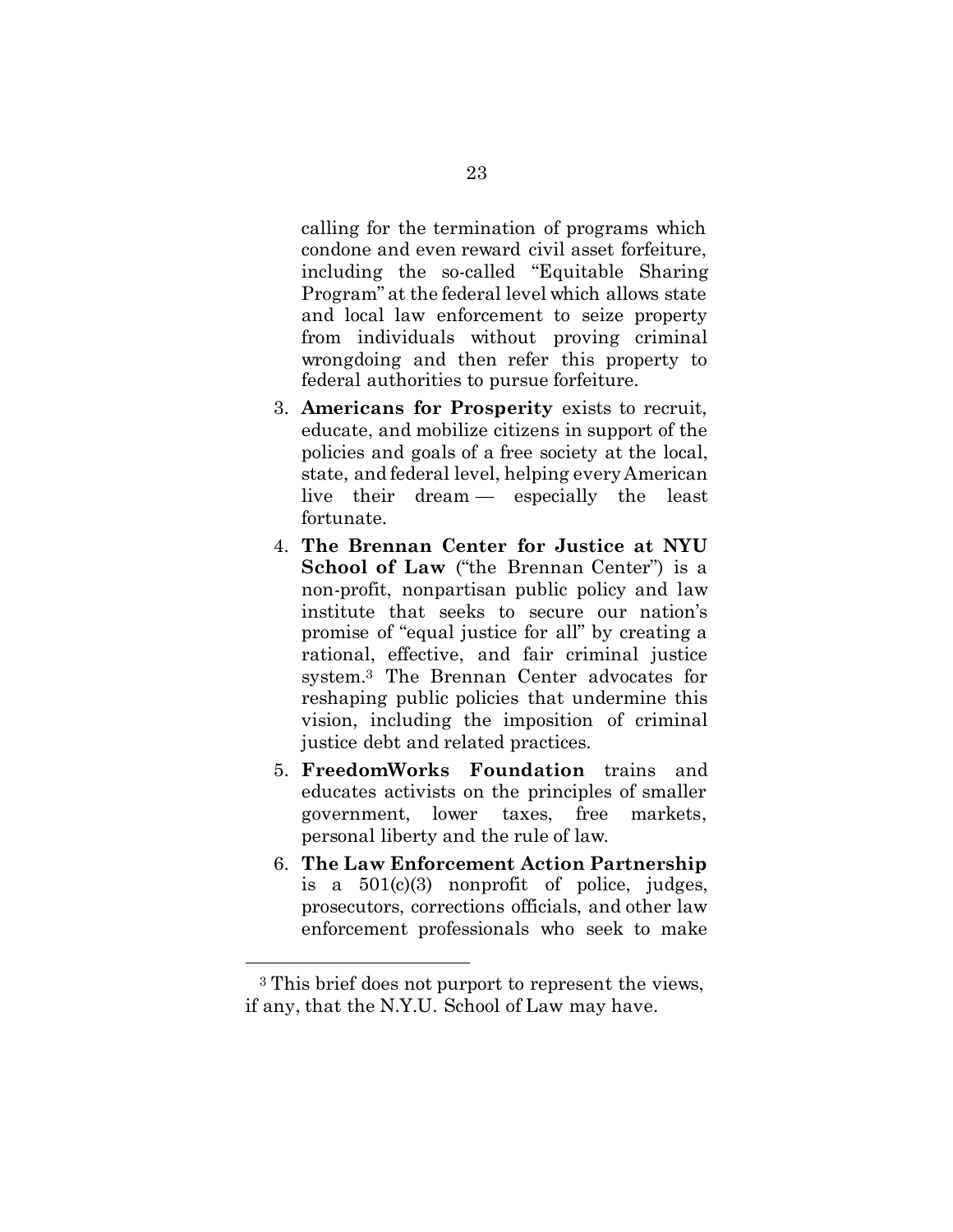communities safer by focusing law enforcement resources on the greatest threats to public safety, promoting alternatives to arrest and incarceration, addressing the root causes of crime, and working toward healing policecommunity relations.

7. The Independence Institute is a non-profit Colorado public policy research organization founded in 1985 on the eternal truths of the Declaration of Independence. The Institute is the second-oldest state think tank. The Institute has written and testified extensively on forfeiture abuse and forfeiture reform at the state, local, and congressional levels. The Institute has participated in many constitutional cases, and its amicus briefs in *District of Columbia* v. *Heller* and *McDonald* v. *Chicago* were cited in the opinions of Justices Alito, Breyer, and Stevens (under the name of lead amicus ILEETA, International Law Enforcement Educators and Trainers Association). The research of the Institute's Senior Fellow in Constitutional Jurisprudence, Robert G. Natelson, was cited by Justice Thomas in *Adoptive Couple* v. *Baby Girl* (concurring), and *Upstate Citizens for Equality*  v. *United States* (dissenting from denial of certiorari); Justices Scalia, Thomas, and Alito, and Chief Justice Roberts in *N.L.R.B.* v. *Noel Canning* (concurring) and *Arizona State Legislature* v. *Arizona Independent Redistricting Comm'n* (dissenting); Justices Alito and Scalia in *Town of Greece* v. *Galloway* (concurring); Justice Kennedy in *Arizona* v. *Tribal Council of Arizona* (concurring in part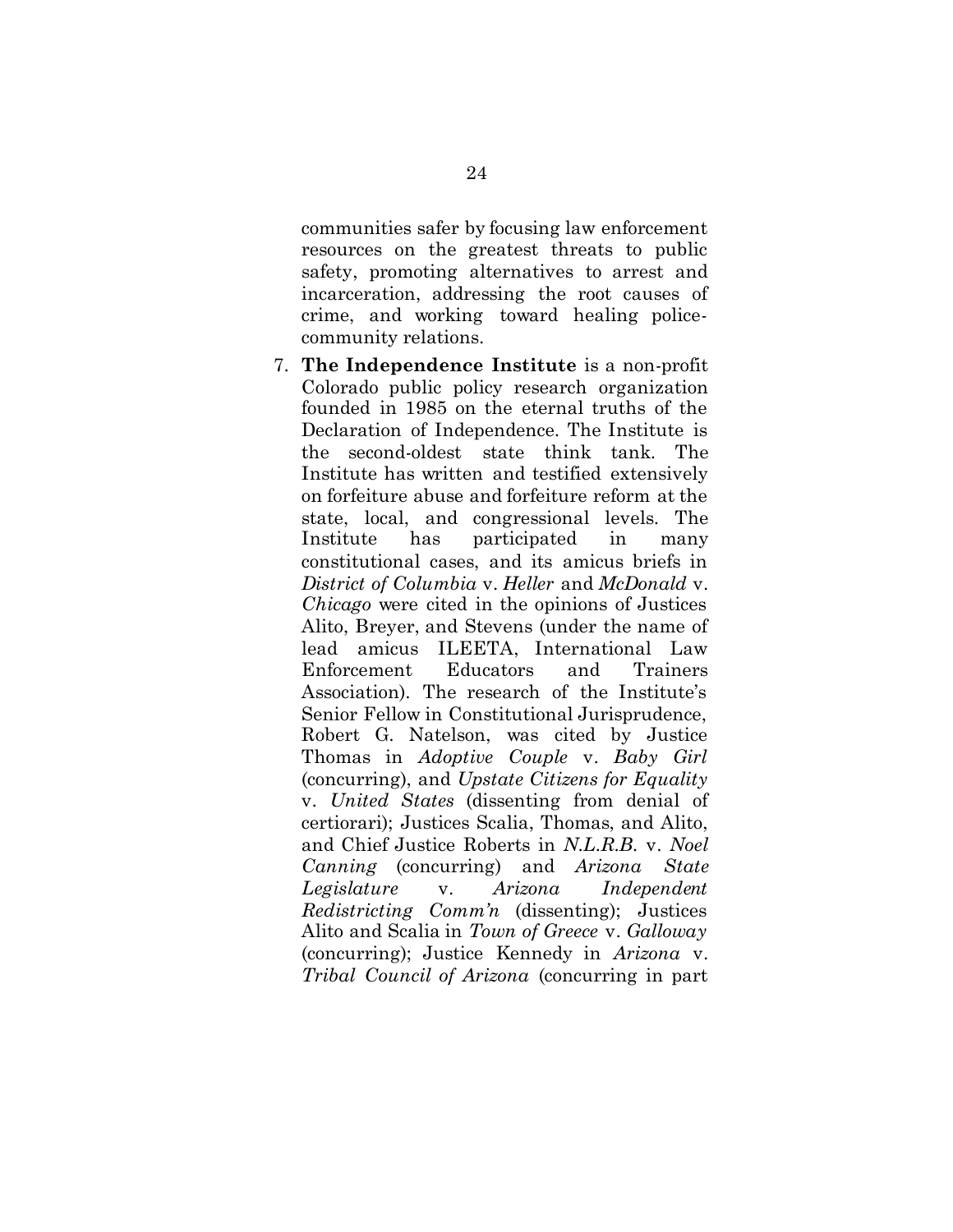and dissenting in part); and by then-Judge Gorsuch in *Kerr* v. *Hickenlooper* (dissenting).

- 8. Libertas Institute is a free market think tank that collaborates with a diverse group of organizations and allies to create a freer Utah, effecting change through legal research, public advocacy and advertising, lawsuits against government, events, publications, and more.
- 9. The Drug Policy Forum of Hawai'i ("DPFHI") is a non-profit organization founded in 1993 to educate policymakers and the public about effective ways of addressing drug issues in Hawai'i with sensible and humane policies that reduce harm, expand treatment options, and adopt evidence-based practices while optimizing the use of scarce resources. The Drug Policy Forum of Hawai'i envisions a just society where drug laws are grounded in science, compassion, and public health, and where criminalization is reserved for those who pose a genuine danger to public safety. DPFHI believes that civil asset forfeiture is a blunt law enforcement tool, whose modern origins are rooted in the misguided "War on Drugs," which spread to the states, including Hawai'i, and has resulted in the targeting of the poor and communities of color while undermining fundamental notions of due process.
- 10.The Colorado Criminal Defense Bar ("CCDB") is an organization of approximately 1,000 attorneys and it is one of the largest bar associations in Colorado. The CCDB is dedicated to protecting the rights of the accused. We provide training and support to the criminal defense community in an effort to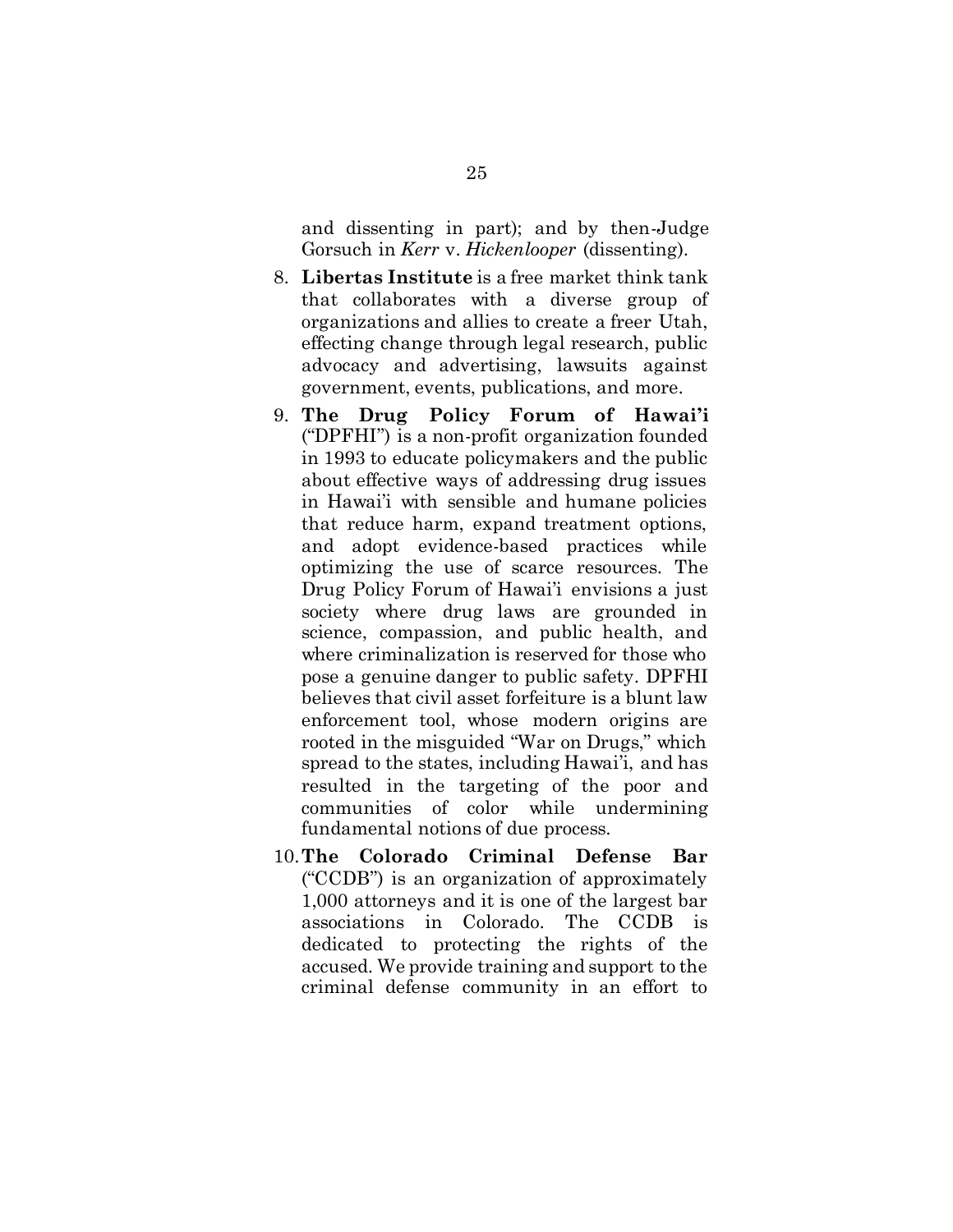promote zealous advocacy for our clients at every stage of representation.

- 11.Alabama Appleseed Center for Law and Justice ("Alabama Appleseed") is a non-profit, non-partisan 501(c)(3) organization founded in 1999 whose mission is to work to achieve justice and equity for all Alabamians. Alabama Appleseed is a member of the national Appleseed Network, which includes 18 Appleseed Centers across the U.S. and in Mexico City. As part of its Fair Schools, Safe Communities Campaign, Alabama Appleseed has documented how civil asset forfeiture has evolved from a program intended to strip illicit profits from drug kingpins into a revenuegenerating scheme for law enforcement that is widely used against people disproportionately African American accused of low-level crimes or no crime at all. Alabama Appleseed is working to stop this harmful practice.
- 12.The Rio Grande Foundation ("RGF") is a research institute dedicated to increasing liberty and prosperity for all of New Mexico's citizens. RGF works to inform New Mexicans of the importance of individual freedom, limited government, and economic opportunity. At the very core of individual freedom is individual ownership of property. As such, reform and even repeal of civil asset forfeiture laws nationally and at the state level have been a core interest of our organization. The RGF was part of a bipartisan coalition that successfully advocated for repeal of civil asset forfeiture in New Mexico. Wherever possible the RGF